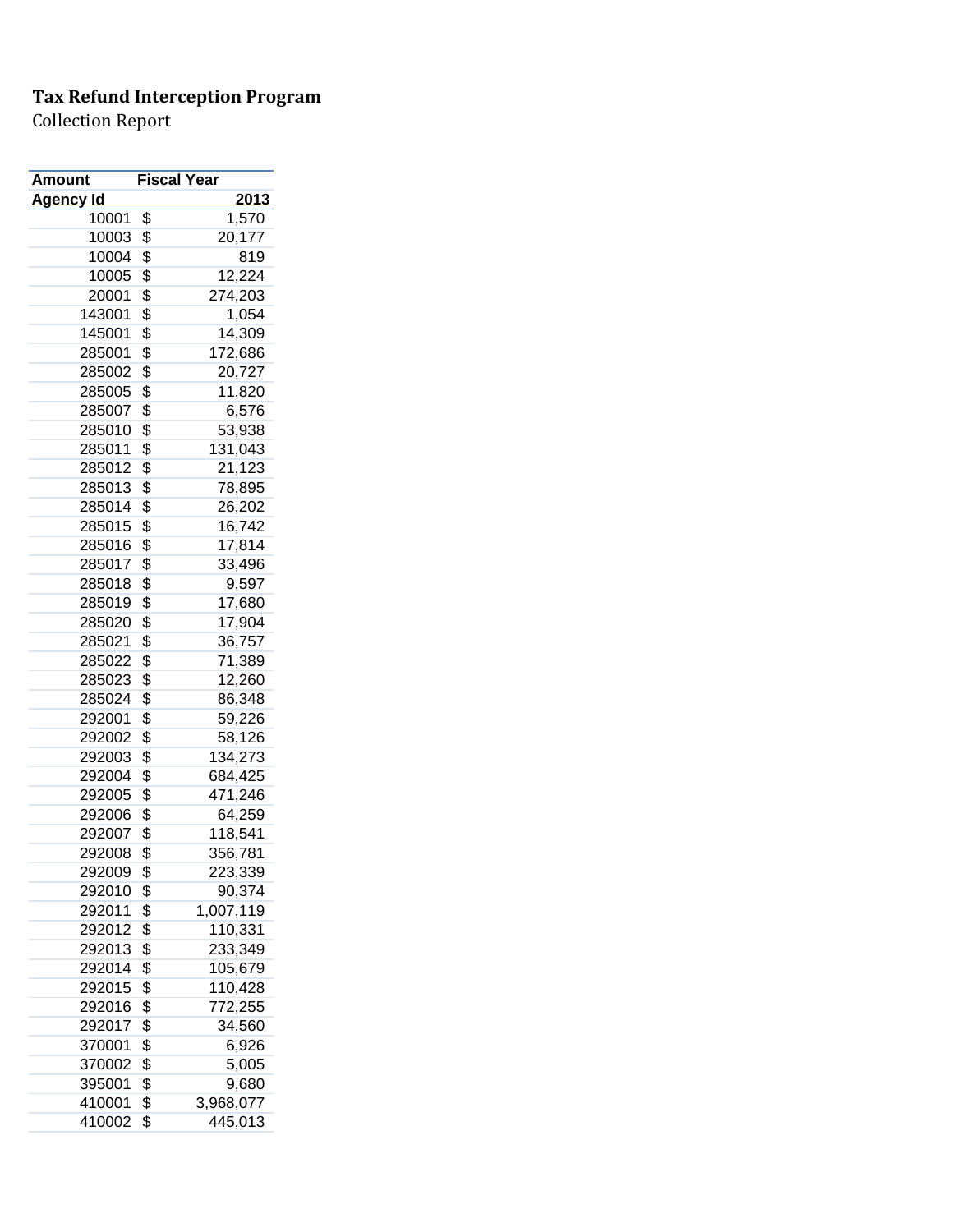| <b>Amount</b>    | <b>Fiscal Year</b> |            |
|------------------|--------------------|------------|
| <b>Agency Id</b> |                    | 2013       |
| 410003           | \$                 | 122,967    |
| 410004           | \$                 | 19,115     |
| 410006           | \$                 | 504        |
| 410007           | \$                 | 1,100      |
| 410008           | \$                 | 395        |
| 410009           | \$                 | 226        |
| 410010           | \$                 | 170        |
| 410011           | \$                 | 1,399      |
| 410012           | \$                 | 559        |
| 410014           | \$                 | 162        |
| 410015           | \$                 | 513        |
| 410016           | \$                 | 103        |
| 410017           | \$                 | 1,551      |
| 410018           | \$                 | 278        |
| 410019           | \$                 | 399        |
| 410023           | \$                 | 276        |
| 410024           | \$                 | 96         |
| 410025           | \$                 | 284        |
| 410026           | \$                 | 235        |
| 410027           | \$                 | 327        |
| 435199           | \$                 | 13,758,538 |
| 445001           | \$                 | 6,640,570  |
| 448001           | \$                 | 299,507    |
| 455001           | \$                 | 7,258      |
| 465001           | \$                 | 1,184      |
| 465002           | \$                 | 977        |
| 485001           | \$                 | 45,177     |
| 498001           | \$                 | 2,502,234  |
| 499001           | \$                 | 36,211     |
| 499002           | \$                 | 760        |
| 499003           | \$                 | 391        |
| 680001           | \$                 | 13,811     |
| 680002           | \$                 | 1,387      |
| 901001           | \$                 | 2,743      |
| 901995           | \$                 | 822        |
| 901996           | \$                 | 4,859      |
| 901997           | \$                 | 1,583      |
| 901998           | \$                 | 31,015     |
| 901999           | \$                 | 80,802     |
| 902002           | \$                 | 425        |
| 902003           | \$                 | 5,844      |
| 902004           | \$                 | 2,409      |
| 902996           | \$                 | 2,391      |
| 902999           | \$                 | 38,232     |
| 903001           | \$                 | 15,776     |
| 903002           | \$                 | 970        |
| 903003           | \$                 | 7,669      |
| 903004           | \$                 | 380        |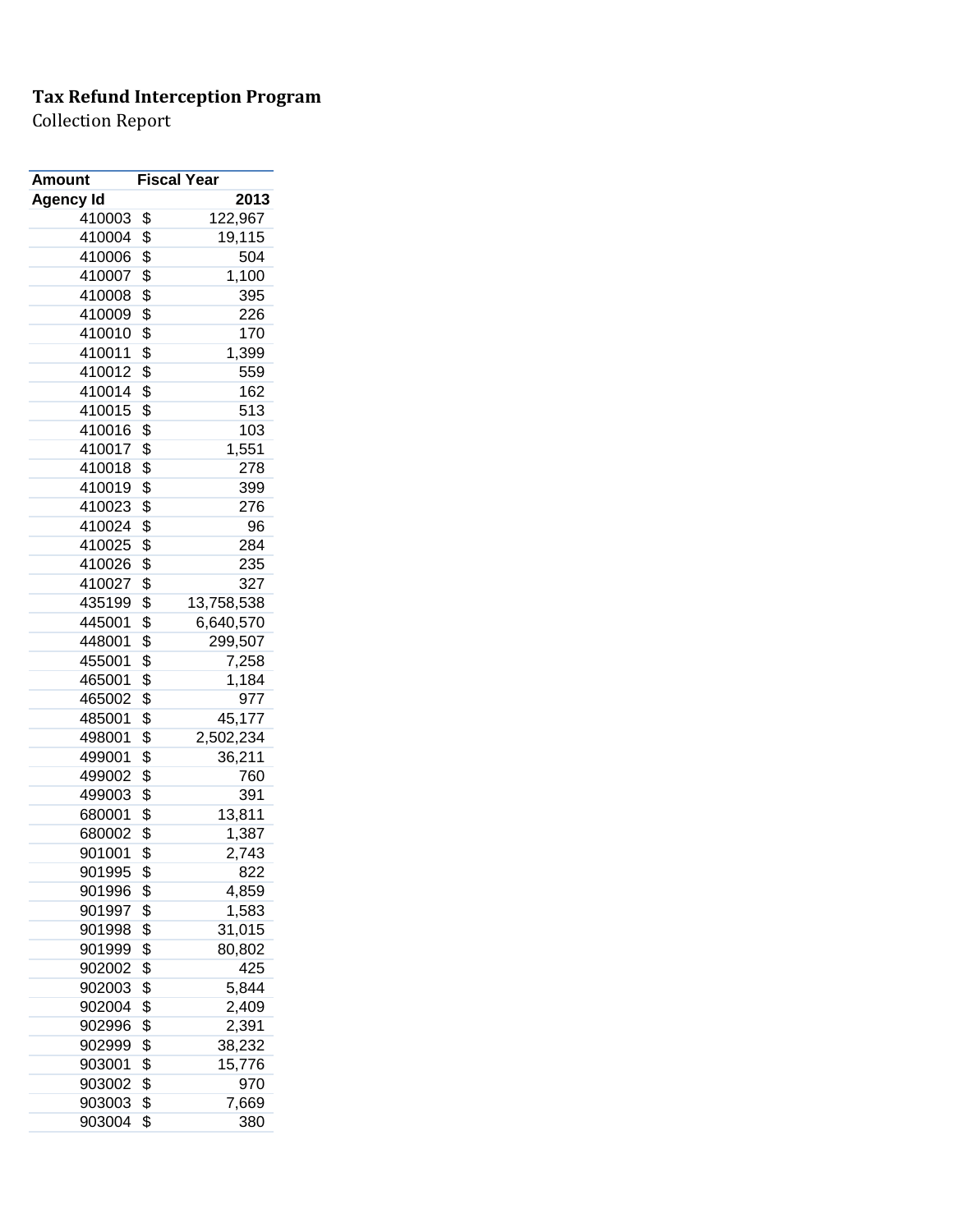| Amount           | <b>Fiscal Year</b> |         |
|------------------|--------------------|---------|
| <b>Agency Id</b> |                    | 2013    |
| 903006           | \$                 | 375     |
| 903008           | \$                 | 785     |
| 903009           | \$                 | 4,455   |
| 903010           | \$                 | 245     |
| 903995           | \$                 | 126     |
| 903996           | \$                 | 11,857  |
| 903997           | \$                 | 19,595  |
| 903999           | \$                 | 139,543 |
| 904001           | \$                 | 1,819   |
| 904002           | \$                 | 152     |
| 904997           | \$                 | 5,529   |
| 904998           | \$                 | 1,138   |
| 904999           | \$                 | 34,674  |
| 905001           | \$                 | 28,339  |
| 905002           | \$                 | 11,125  |
| 905004           | \$                 | 12,866  |
| 905005           | \$                 | 127,817 |
| 905006           | \$                 | 1,159   |
| 905008           | \$                 | 14,255  |
| 905010           | \$                 | 2,979   |
| 905012           | \$                 | 21,125  |
| 905014           | \$                 | 5,207   |
| 905015           | \$                 | 9,115   |
| 905017           | \$                 | 201,162 |
| 905018           | \$                 | 9,694   |
| 905019           | \$                 | 48,262  |
| 905020           | \$                 | 8,230   |
| 905021           | \$                 | 2,616   |
| 905022           | \$                 | 2,775   |
| 905024           | \$                 | 11,084  |
| 905025           | \$                 | 3,047   |
| 905026           | \$                 | 17,679  |
| 905027           | \$                 | 5,331   |
| 905029           | \$                 | 288     |
| 905030           | \$                 | 32,761  |
| 905992           | \$                 | 784     |
| 905993           | \$                 | 71      |
| 905995           | \$                 | 12,270  |
| 905996           | \$                 | 1,832   |
| 905997           | \$                 | 154,428 |
| 905998           | \$                 | 16,680  |
| 905999           | \$                 | 565,301 |
| 906001           | \$                 | 2,580   |
| 906003           | \$                 | 2,224   |
| 906998           | \$                 | 5,781   |
| 906999           | \$                 | 4,360   |
| 907001           | \$                 | 1,299   |
| 907002           | \$                 | 539     |
|                  |                    |         |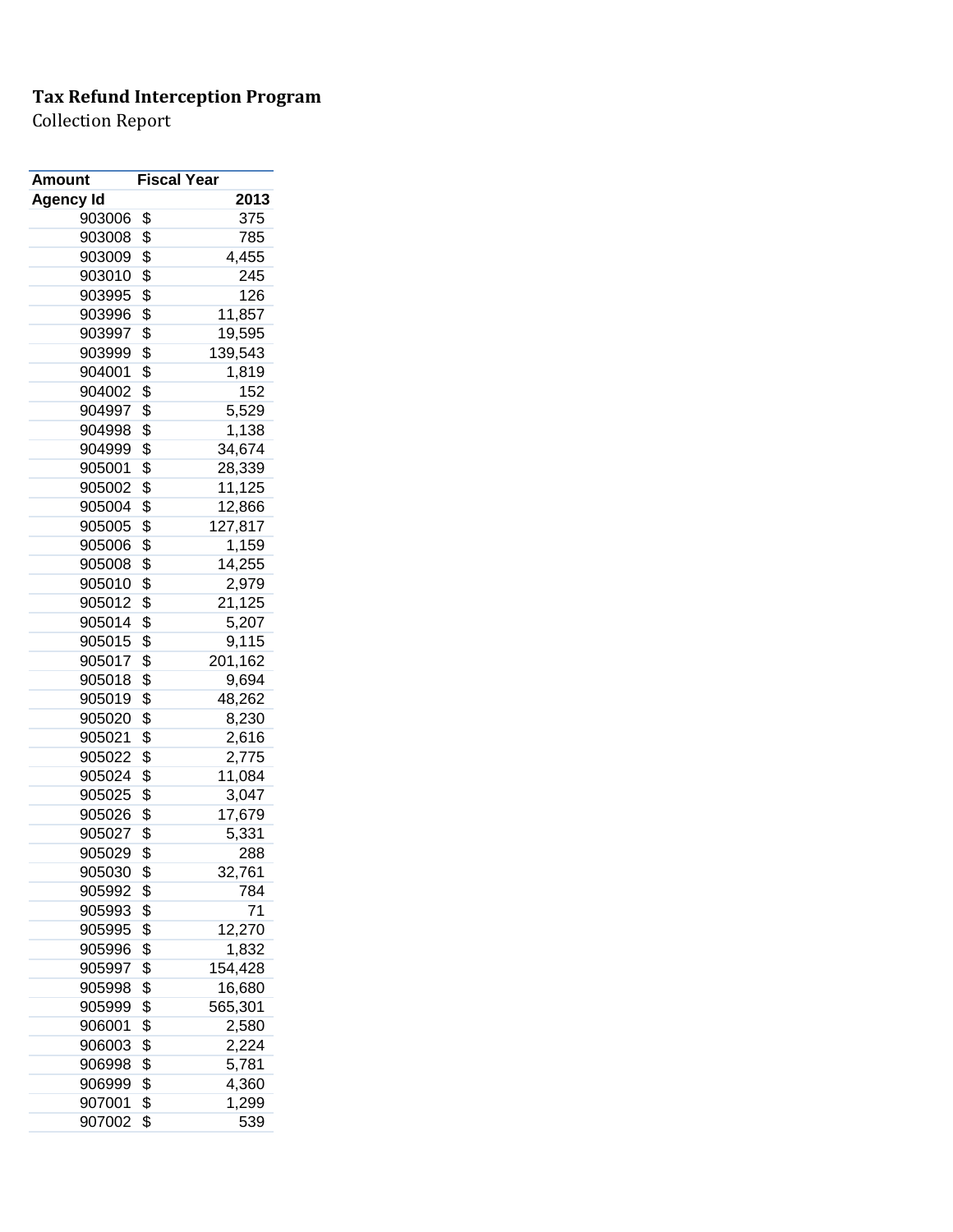| Amount           | <b>Fiscal Year</b> |         |
|------------------|--------------------|---------|
| <b>Agency Id</b> |                    | 2013    |
| 907996           | \$                 | 252     |
| 907997           | \$                 | 1,256   |
| 907998           | \$                 | 4,993   |
| 907999           | \$                 | 48,449  |
| 908001           | \$                 | 2,270   |
| 908003           | \$                 | 845     |
| 908004           | \$                 | 70      |
| 908005           | \$                 | 7,593   |
| 908994           | \$                 | 6,024   |
| 908995           | \$                 | 762     |
| 908996           | \$                 | 8,703   |
| 908997           | \$                 | 9,036   |
| 908998           | \$                 | 38      |
| 908999           | \$                 | 51,764  |
| 909001           | \$                 | 1,230   |
| 909002           | \$                 | 18,914  |
| 909003           | \$                 | 2,956   |
| 909004           | \$                 | 32,455  |
| 909005           | \$                 | 2,728   |
| 909006           | \$                 | 507     |
| 909007           | \$                 | 5,787   |
| 909010           | \$                 | 82      |
| 909996           | \$                 | 296     |
| 909997           | \$                 | 40,631  |
| 909998           | \$                 | 249,708 |
| 909999           | \$                 | 17,585  |
| 910001           | \$                 | 132     |
| 910002           | \$                 | 2,106   |
| 910003           | \$                 | 1,456   |
| 910006           | \$                 | 2,883   |
| 910008           | \$                 | 1,360   |
| 910995           | \$                 | 2,410   |
| 910997           | \$                 | 15,006  |
| 910999           | \$                 | 40,409  |
| 911001           | \$                 | 42,580  |
| 911003           | \$                 | 274     |
| 911005           | \$                 | 1,396   |
| 911007           | \$                 | 190     |
| 911008           | \$                 | 21,495  |
| 911009           | \$                 | 1,999   |
| 911010           | \$                 | 4,393   |
|                  | \$                 |         |
| 911995<br>911996 |                    | 3,772   |
|                  | \$                 | 68,520  |
| 911997           | \$                 | 46,452  |
| 911998           | \$                 | 36,576  |
| 911999           | \$                 | 343,387 |
| 912996           | \$                 | 432     |
| 912997           | \$                 | 563     |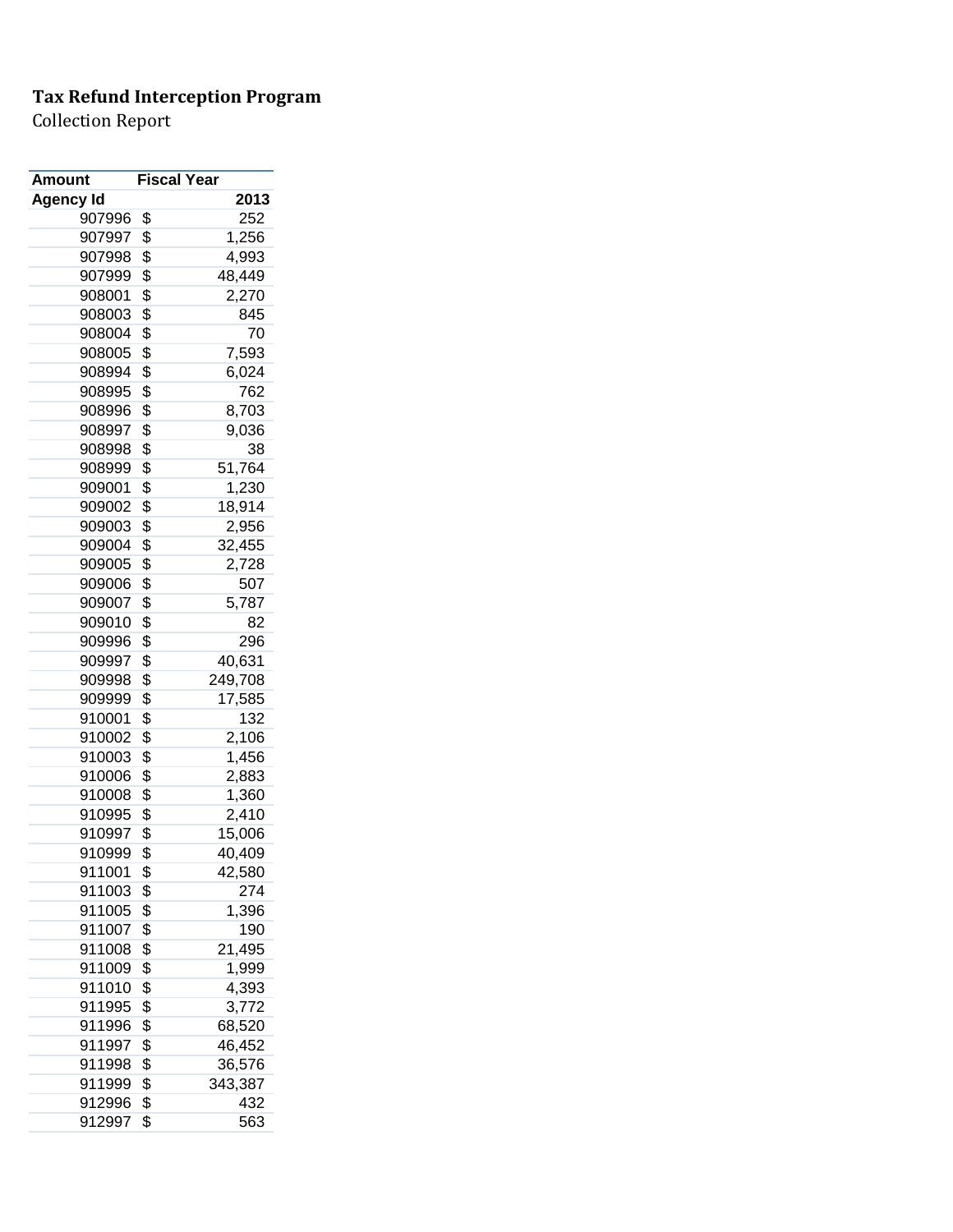| Amount           | <b>Fiscal Year</b> |         |
|------------------|--------------------|---------|
| <b>Agency Id</b> |                    | 2013    |
| 912998           | \$                 | 1,245   |
| 912999           | \$                 | 27,014  |
| 913001           | \$                 | 1,289   |
| 913003           | \$                 | 63,483  |
| 913004           | \$                 | 10,770  |
| 913006           | \$                 | 13,126  |
| 913007           | \$                 | 39,666  |
| 913008           | \$                 | 3,084   |
| 913009           | \$                 | 3,271   |
| 913010           | \$                 | 35,079  |
| 913011           | \$                 | 1,472   |
| 913012           | \$                 | 90,830  |
| 913014           | \$                 | 2,144   |
| 913015           | \$                 | 885     |
| 913017           | \$                 | 10,083  |
| 913018           | \$                 | 53      |
| 913021           | \$                 | 3,921   |
| 913022           | \$                 | 29,492  |
| 913023           | \$                 | 3,348   |
| 913024           | \$                 | 10,086  |
| 913025           | \$                 | 562     |
| 913026           | \$                 | 10,710  |
| 913029           | \$                 | 4,608   |
| 913030           | \$                 | 4,808   |
| 913031           | \$                 | 571,034 |
| 913032           | \$                 | 45,911  |
| 913033           | \$                 | 35,359  |
| 913034           | \$                 | 34,017  |
| 913035           | \$                 | 12,588  |
| 913036           | \$                 | 11,763  |
| 913039           | \$                 | 41,994  |
| 913040           | \$                 | 12,045  |
| 913041           | \$                 | 13,634  |
| 913043           | \$                 | 2,001   |
| 913044           | \$                 | 230     |
| 913046           | \$                 | 39,633  |
| 913047           | \$                 | 42,033  |
| 913048           | \$                 | 22,578  |
| 913049           | \$                 | 3,755   |
| 913050           | \$                 | 9,365   |
| 913051           | \$                 | 198,889 |
| 913053           | \$                 | 23,476  |
| 913054           | \$                 | 7,530   |
| 913055           | \$                 |         |
| 913057           | \$                 | 22,665  |
|                  |                    | 89,869  |
| 913059           | \$                 | 7,609   |
| 913061           | \$                 | 436     |
| 913062           | \$                 | 443     |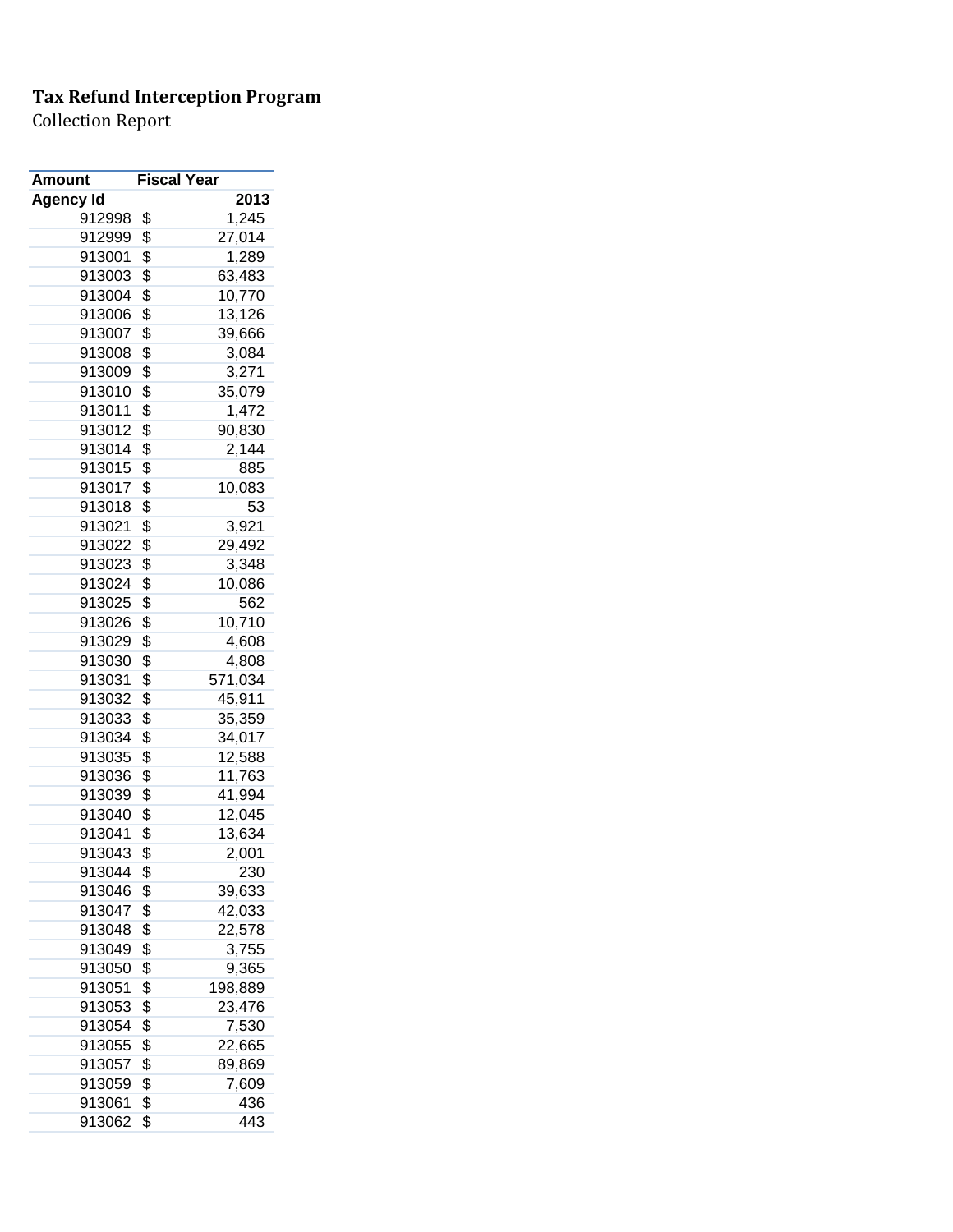| <b>Amount</b>    | <b>Fiscal Year</b> |
|------------------|--------------------|
| <b>Agency Id</b> | 2013               |
| 913063           | \$<br>2,861        |
| 913064           | \$<br>4,450        |
| 913065           | \$<br>6,313        |
| 913066           | \$<br>4,968        |
| 913067           | \$<br>355          |
| 913993           | \$<br>3,309        |
| 913994           | \$<br>32,253       |
| 913996           | \$<br>77,775       |
| 913998           | \$<br>1,198,793    |
| 914003           | \$<br>23,196       |
| 914004           | \$<br>440          |
| 914005           | \$<br>4,504        |
| 914006           | \$<br>16,618       |
| 914008           | \$<br>9,954        |
| 914009           | \$<br>4,337        |
| 914011           | \$<br>12,390       |
| 914013           | \$<br>927          |
| 914016           | \$<br>412          |
| 914017           | \$<br>660          |
| 914018           | \$<br>15,691       |
| 914020           | \$<br>5,241        |
| 914996           | \$<br>42,197       |
| 914997           | \$<br>10,865       |
| 914998           | \$<br>6,321        |
| 914999           | \$<br>290,262      |
| 915002           | \$<br>898          |
| 915003           | \$<br>88           |
| 915989           | \$<br>9,852        |
| 915990           | \$<br>196          |
| 915991           | \$<br>8,555        |
| 915992           | \$<br>200          |
| 915993           | \$<br>5,790        |
| 915994           | \$<br>9,858        |
| 915995           | \$<br>5,012        |
| 915996           | \$<br>112,150      |
| 915997           | \$<br>186          |
| 915998           | \$<br>9,104        |
| 915999           | \$<br>211          |
| 916001           | \$<br>6,883        |
| 916997           | \$<br>11,728       |
| 916998           | \$<br>164,224      |
| 917001           | \$<br>1,531        |
| 917002           | \$<br>2,879        |
| 917003           | \$<br>27,290       |
| 917004           | \$<br>57           |
| 917005           | \$<br>9,314        |
| 917997           | \$<br>39,640       |
| 917998           | \$<br>3,557        |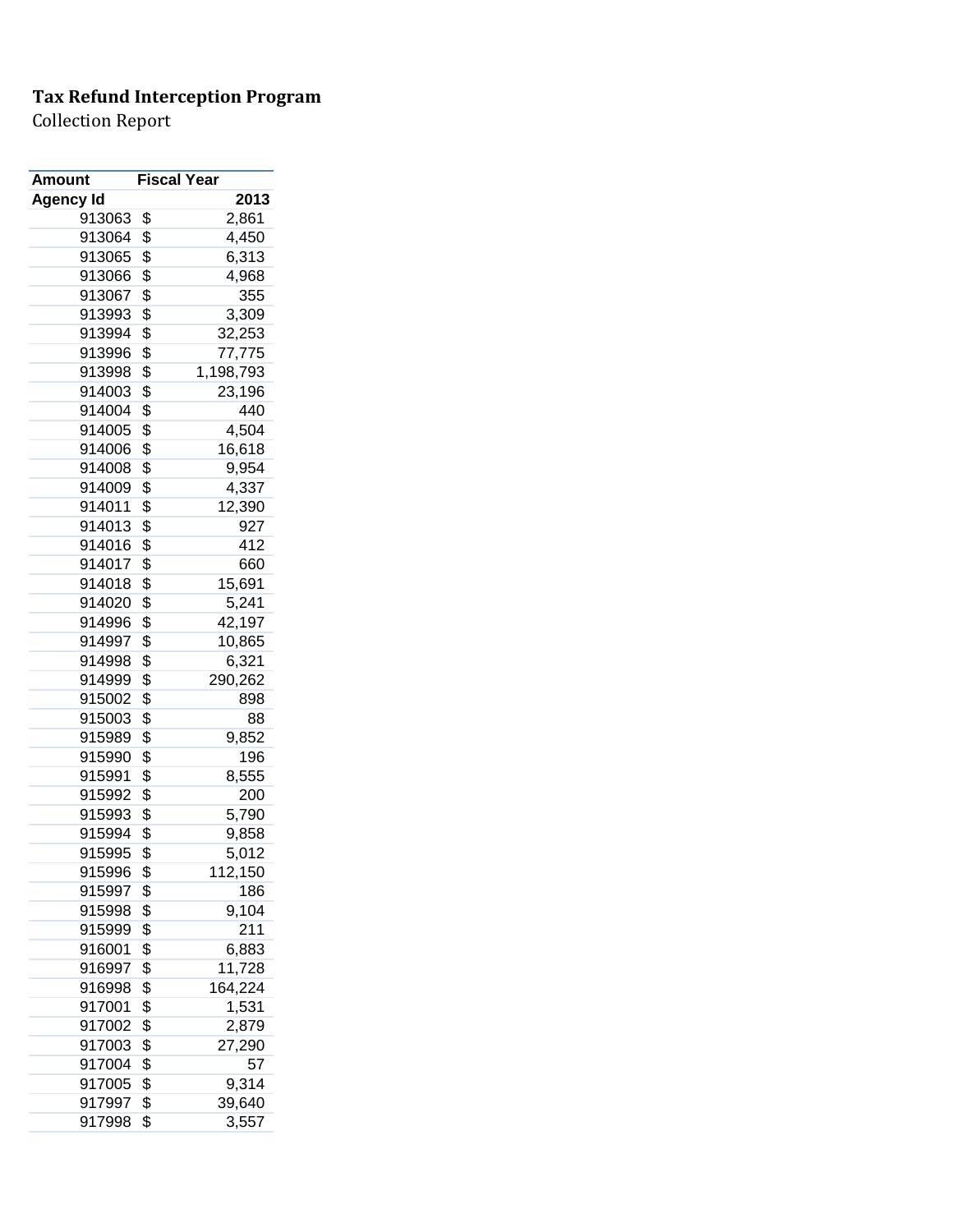| Amount           |          | <b>Fiscal Year</b> |
|------------------|----------|--------------------|
| Agency Id        |          | 2013               |
| 917999           | \$       | 181,552            |
| 918001           | \$       | 20,103             |
| 918002           | \$       | 6,187              |
| 918003           | \$       | 668                |
| 918004           | \$       | 97,488             |
| 918005           | \$       | 5,886              |
| 918006           | \$       | 1,629              |
| 918995           | \$       | 7,575              |
| 918996           | \$       | 668,413            |
| 918997           | \$       | 14,340             |
| 918998           | \$       | 16,921             |
| 918999           | \$       | 5,081              |
| 919998           | \$       | 178                |
| 919999           | \$       | 1,765              |
| 920001           | \$       | 4,700              |
| 920002           | \$       | 180,925            |
| 920003           | \$       | 9,752              |
| 920005           | \$       | 6,477              |
| 920007           | \$       | 39,745             |
| 920010           | \$       | 57,052             |
| 920011           | \$       | 650                |
| 920012           | \$       | 9,435              |
| 920014           | \$       | 634                |
| 920996           | \$       | 5,622              |
| 920997           | \$       | 242,868            |
| 920998           | \$       | 94,290             |
| 920999           | \$       | 191,879            |
| 921997           | \$       | 12,237             |
| 921998           | \$       | 6,823              |
| 922001           | \$       | 2,062              |
| 922003           | \$       | 3,631              |
| 922004           | \$       | 7,112              |
| 922005           | \$       | 5,109              |
| 922006           | \$       | 1,907              |
| 922007           | \$       |                    |
| 922008           | \$       | 6,822<br>7,343     |
|                  |          |                    |
| 922996<br>922997 | \$<br>\$ | 10,526             |
|                  |          | 35,153             |
| 922998           | \$       | 599                |
| 922999           | \$       | 102,971            |
| 923001           | \$       | 1,284              |
| 923005           | \$       | 5,535              |
| 923007           | \$       | 190                |
| 923009           | \$       | 50                 |
| 923998           | \$       | 20,262             |
| 923999           | \$       | 123,010            |
| 924002           | \$       | 268                |
| 924003           | \$       | 1,295              |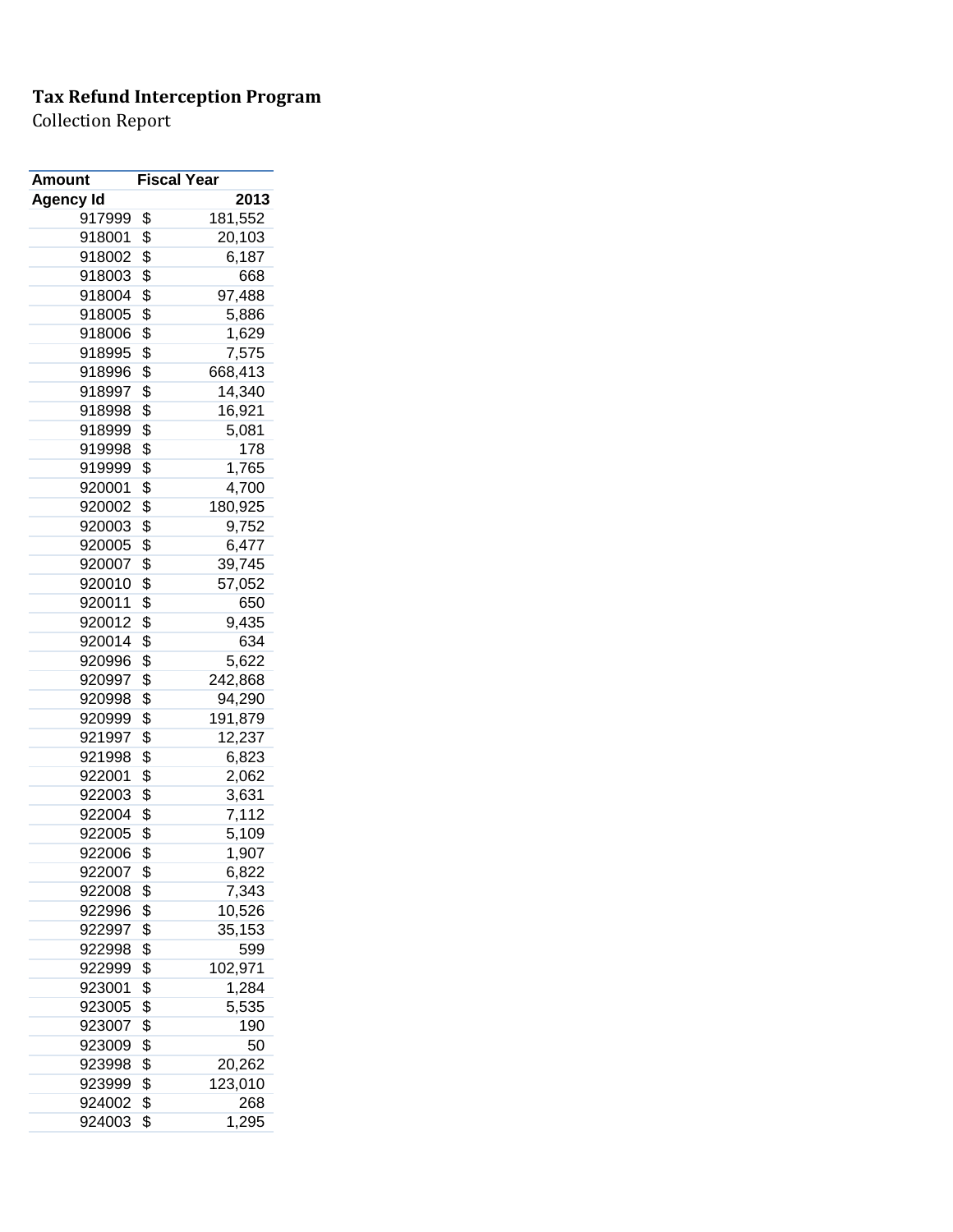| Amount           | <b>Fiscal Year</b> |         |
|------------------|--------------------|---------|
| <b>Agency Id</b> |                    | 2013    |
| 924004           | \$                 | 4,357   |
| 924005           | \$                 | 2,382   |
| 924995           | \$                 | 360     |
| 924997           | \$                 | 7,878   |
| 924998           | \$                 | 16,003  |
| 924999           | \$                 | 17,804  |
| 925001           | \$                 | 2,625   |
| 925002           | \$                 | 485     |
| 925998           | \$                 | 2,875   |
| 925999           | \$                 | 23,330  |
| 926001           | \$                 | 1,490   |
| 926004           | \$                 | 6,145   |
| 926999           | \$                 | 6,522   |
| 927002           | \$                 | 16,869  |
| 927994           | \$                 | 18,552  |
| 927996           | \$                 | 7,579   |
| 927998           | \$                 | 3,686   |
| 927999           | \$                 | 33,302  |
| 928001           | \$                 | 29,072  |
| 928002           | \$                 | 263     |
| 928003           | \$                 | 203     |
| 928004           | \$                 | 20,800  |
| 928006           | \$                 | 179     |
| 928007           | \$                 | 9,044   |
| 928009           | \$                 | 3,480   |
| 928010           | \$                 | 29,082  |
| 928011           | \$                 | 1,161   |
| 928012           | \$                 | 1,287   |
| 928015           | \$                 | 23,497  |
| 928016           | \$                 | 6,142   |
| 928017           | \$                 | 3,260   |
| 928019           | \$                 | 742     |
| 928020           | \$                 | 35,011  |
| 928021           | \$                 | 4,468   |
| 928022           | \$                 | 19,043  |
| 928023           | \$                 | 120     |
| 928025           | \$                 | 4,545   |
| 928026           | \$                 | 412     |
| 928027           | \$                 | 3,282   |
| 928028           | \$                 | 328     |
| 928029           | \$                 | 379     |
|                  | \$                 |         |
| 928031           |                    | 1,661   |
| 928995           | \$                 | 40,358  |
| 928997           | \$                 | 2,469   |
| 928998           | \$                 | 20,176  |
| 928999           | \$                 | 213,440 |
| 929001           | \$                 | 162     |
| 929002           | \$                 | 6,105   |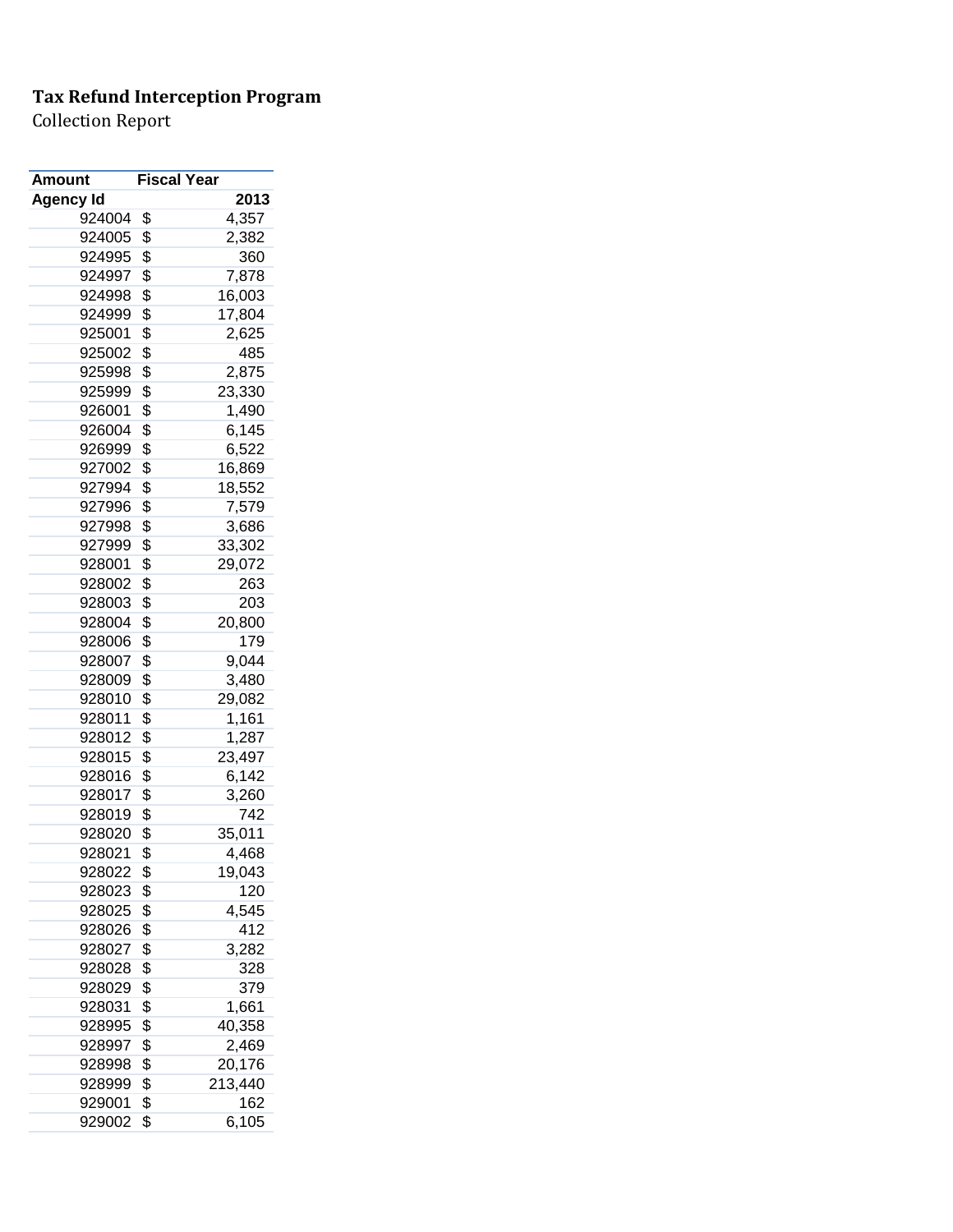| Amount           | <b>Fiscal Year</b> |         |
|------------------|--------------------|---------|
| <b>Agency Id</b> |                    | 2013    |
| 929004           | \$                 | 724     |
| 929006           | \$                 | 6,224   |
| 929007           | \$                 | 714     |
| 929008           | \$                 | 5,406   |
| 929997           | \$                 | 10,156  |
| 929998           | \$                 | 24,020  |
| 929999           | \$                 | 180,622 |
| 930001           | \$                 | 85,574  |
| 930002           | \$                 | 167,901 |
| 930003           | \$                 | 2,834   |
| 930004           | \$                 | 34,850  |
| 930005           | \$                 | 15,343  |
| 930008           | \$                 | 2,183   |
| 930009           | \$                 | 779     |
| 930012           | \$                 | 15,314  |
| 930013           | \$                 | 40,056  |
| 930014           | \$                 | 1,801   |
| 930015           | \$                 | 344,139 |
| 930016           | \$                 | 1,900   |
| 930998           | \$                 | 43,964  |
| 930999           | \$                 | 457,999 |
| 931001           | \$                 | 1,728   |
| 931002           | \$                 | 3,701   |
| 931003           | \$                 | 4,326   |
| 931004           | \$                 | 2,580   |
| 931005           | \$                 | 7,837   |
| 931999           | \$                 |         |
|                  |                    | 48,921  |
| 932001           | \$                 | 27,403  |
| 932003           | \$                 | 6,146   |
| 932005           | \$                 | 67,170  |
| 932006           | \$                 | 24,542  |
| 932007           | \$                 | 182     |
| 932008           | \$                 | 1,160   |
| 932009           | \$                 | 6,075   |
| 932992           | \$                 | 4,524   |
| 932993           | \$                 | 7,107   |
| 932994           | \$                 | 127,160 |
| 932995           | \$                 | 16,192  |
| 932997           | \$                 | 918     |
| 932998           | \$                 | 20,421  |
| 932999           | \$                 | 109,142 |
| 933001           | \$                 | 1,095   |
| 933002           | \$                 | 522     |
| 933003           | \$                 | 362     |
| 933997           | \$                 | 3,587   |
| 933998           | \$                 | 1,559   |
| 933999           | \$                 | 39,535  |
| 934001           | \$                 | 4,235   |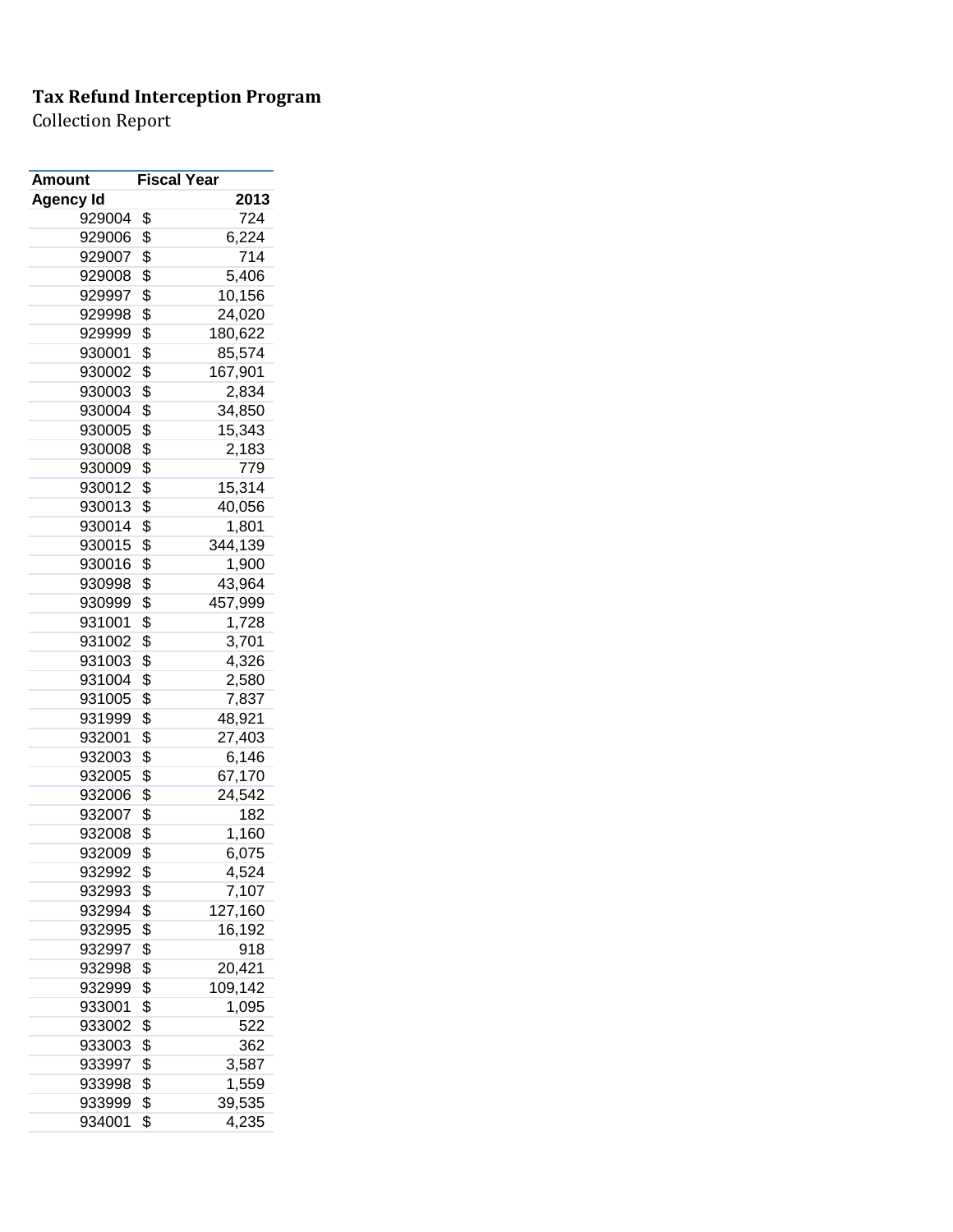| Amount           | <b>Fiscal Year</b> |         |
|------------------|--------------------|---------|
| <b>Agency Id</b> |                    | 2013    |
| 934002           | \$                 | 11,693  |
| 934004           | \$                 | 2,077   |
| 934007           | \$                 | 17,302  |
| 934008           | \$                 | 3,463   |
| 934997           | \$                 | 11,233  |
| 934998           | \$                 | 9,323   |
| 934999           | \$                 | 245     |
| 935001           | \$                 | 21,821  |
| 935002           | \$                 | 23,800  |
| 935003           | \$                 | 12,359  |
| 935004           | \$                 | 503     |
| 935995           | \$                 | 2,377   |
| 935998           | \$                 | 29,744  |
| 935999           | \$                 | 114,981 |
| 936001           | \$                 | 4,011   |
| 936002           | \$                 | 106,989 |
| 936003           | \$                 | 5,492   |
| 936004           | \$                 | 20,372  |
| 936006           | \$                 | 35,523  |
| 936008           | \$                 | 15,222  |
| 936009           | \$                 | 4,624   |
| 936010           | \$                 | 59,395  |
| 936011           | \$                 | 6,471   |
| 936012           | \$                 | 90      |
| 936013           | \$                 | 1,429   |
| 936997           | \$                 | 977     |
| 936998           | \$                 | 66,279  |
| 936999           | \$                 | 246,155 |
| 937001           | \$                 | 1,202   |
| 937002           | \$                 | 23,751  |
| 937003           | \$                 | 10,459  |
| 937004           | \$                 | 111,879 |
| 937005           | \$                 | 6,099   |
| 937006           | \$                 | 3,835   |
| 937007           | \$                 | 17,332  |
| 937008           | \$                 | 15,483  |
| 937010           | \$                 | 3,902   |
| 937011           | \$                 | 487     |
| 937012           | \$                 | 48,137  |
| 937013           | \$                 | 13,436  |
| 937014           | \$                 | 6,708   |
| 937016           | \$                 | 13      |
| 937017           | \$                 | 396     |
| 937020           | \$                 | 941     |
| 937995           | \$                 | 3,712   |
| 937996           | \$                 | 829     |
| 937997           | \$                 | 1,453   |
| 937998           | \$                 | 66,314  |
|                  |                    |         |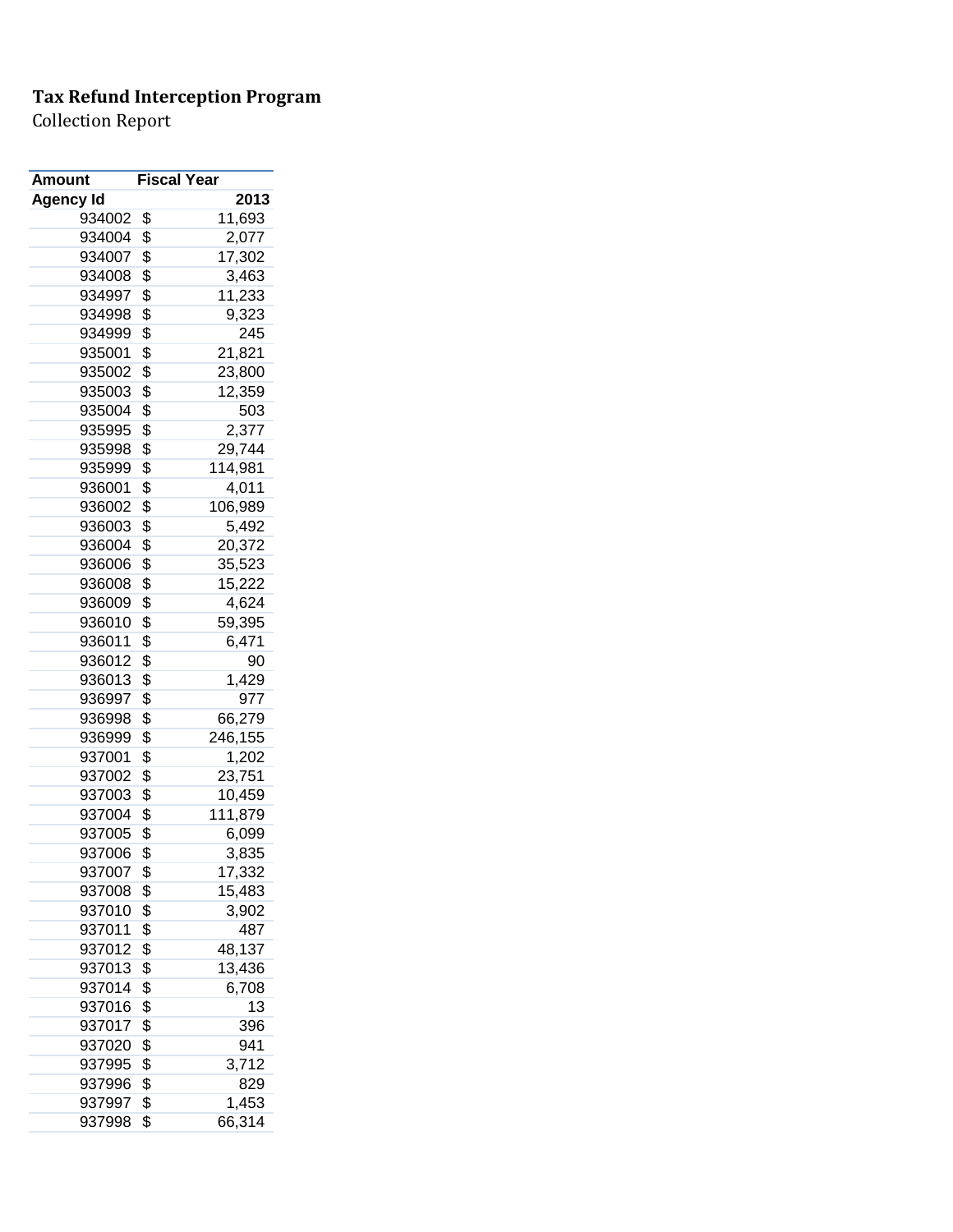| Amount           | <b>Fiscal Year</b>     |
|------------------|------------------------|
| <b>Agency Id</b> | 2013                   |
| 937999           | \$<br>438,956          |
| 938001           | \$<br>1,505            |
| 938002           | \$<br>142              |
| 938004           | \$<br>27,488           |
| 938006           | \$<br>190              |
| 938007           | \$<br>1,824            |
| 938009           | \$<br>215              |
| 938011           | \$<br>3,288            |
| 938012           | \$<br>25               |
| 938013           | \$<br>211              |
| 938997           | \$<br>54,810           |
| 938998           | \$<br>44,295           |
| 938999           | \$<br>57,604           |
| 939997           | \$<br>1,872            |
| 939998           | \$<br>17,920           |
| 939999           | \$<br>34,974           |
| 940002           | \$<br>4,826            |
| 940003           | \$<br>58,181           |
| 940005           | \$<br>10,418           |
| 940006           | \$<br>7,287            |
| 940007           | \$<br>34,828           |
| 940008           | \$<br>7,800            |
| 940009           | \$<br>2,168,434        |
| 940010           | \$<br>6,465            |
| 940011           | \$<br>38,495           |
| 940012           | \$<br>71,437           |
| 940013           | \$<br>17,109           |
| 940014           | \$<br>4,758            |
| 940015           | \$<br>453              |
| 940016           | \$<br>155,172          |
| 940017           | \$<br>3,880            |
| 940018           | \$<br>2,047,297        |
| 940019           | \$<br>17,810           |
| 940020           | \$<br>40,499           |
| 940023           | \$<br>3,178            |
| 940024           | \$<br>8,053            |
| 940025           | \$<br>68,607           |
| 940026           | \$                     |
| 940027           | \$<br>4,237            |
| 940028           | \$<br>18,918<br>21,687 |
|                  |                        |
| 940029           | \$<br>51,661           |
| 940030           | \$<br>29,950           |
| 940032           | \$<br>110,212          |
| 940033           | \$<br>11,406           |
| 940034           | \$<br>101,283          |
| 940035           | \$<br>121,971          |
| 940036           | \$<br>43,146           |
| 940037           | \$<br>137,546          |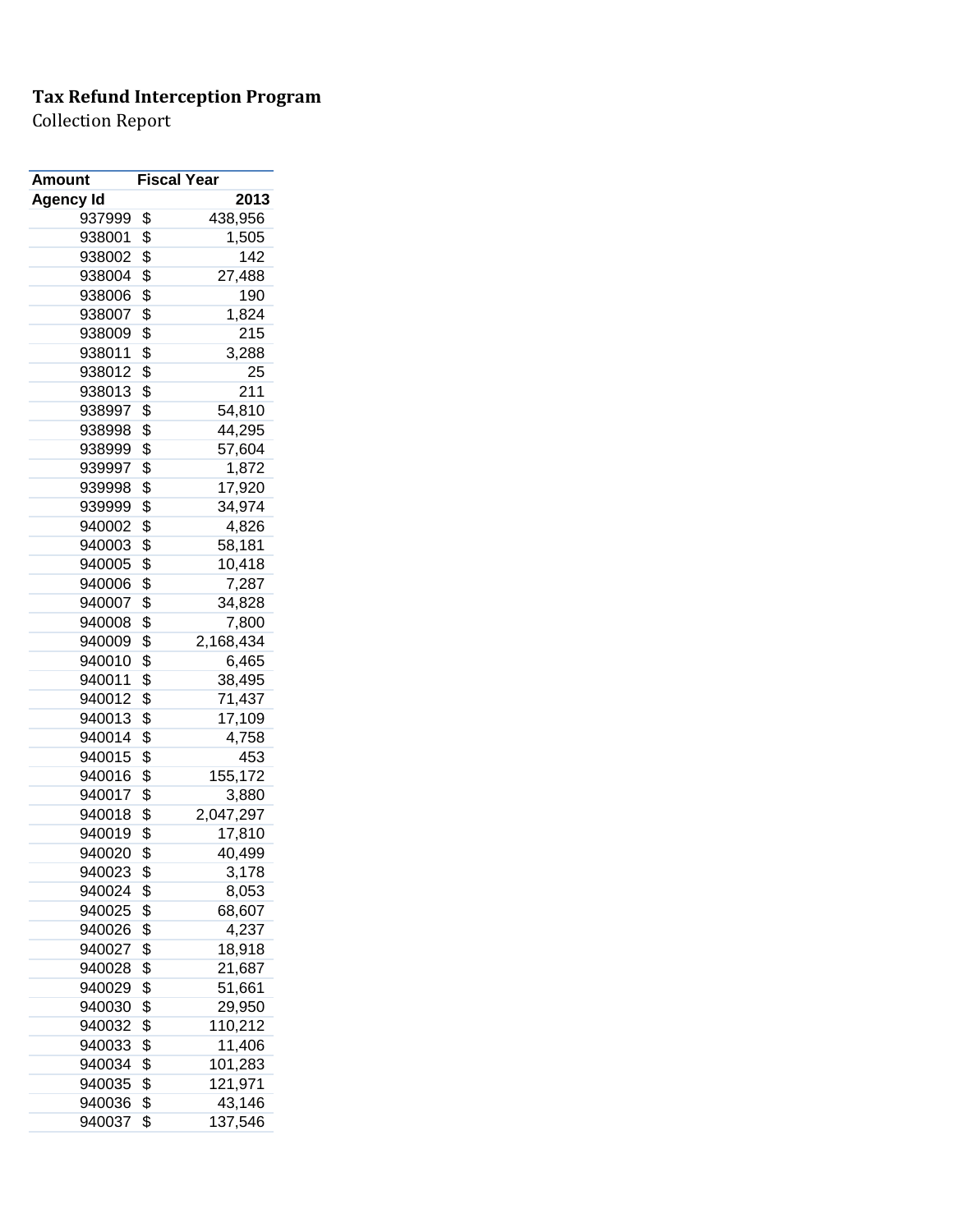| <b>Amount</b>    | <b>Fiscal Year</b> |           |
|------------------|--------------------|-----------|
| <b>Agency Id</b> |                    | 2013      |
| 940041           | \$                 | 5,726     |
| 940042           | \$                 | 145,829   |
| 940043           | \$                 | 91,440    |
| 940045           | \$                 | 40,104    |
| 940047           | \$                 | 2,407     |
| 940048           | \$                 | 82,654    |
| 940050           | \$                 | 13,921    |
| 940051           | \$                 | 39,705    |
| 940052           | \$                 | 1,852     |
| 940054           | \$                 | 34,742    |
| 940055           | \$                 | 9,380     |
| 940056           | \$                 | 57,077    |
| 940057           | \$                 | 3,870     |
| 940058           | \$                 | 5,491     |
| 940059           | \$                 | 271,038   |
| 940060           | \$                 | 3,769     |
| 940061           | \$                 | 188,655   |
| 940062           | \$                 | 138,024   |
| 940064           | \$                 | 12,106    |
| 940065           | \$                 | 1,060     |
| 940066           | \$                 | 1,785     |
| 940993           | \$                 | 54,942    |
| 940994           | \$                 | 143,740   |
| 940996           | \$                 | 83,858    |
| 940997           | \$                 | 28,889    |
| 940998           | \$                 | 572,785   |
| 940999           | \$                 | 1,569,212 |
| 941001           | \$                 | 40,522    |
| 941002           | \$                 | 439       |
| 941003           | \$                 | 4,608     |
| 941006           | \$                 | 311       |
| 941008           | \$                 | 39,580    |
| 941009           | \$                 | 7,182     |
| 941010           | \$                 | 1,525     |
| 941995           | \$                 | 4,467     |
| 941996           | \$                 | 7,258     |
| 941997           | \$                 | 29,055    |
| 941998           | \$                 | 74,973    |
| 941999           | \$                 | 8,131     |
| 942002           | \$                 | 9,316     |
| 942003           | \$                 | 8,771     |
| 942005           | \$                 | 3,226     |
| 942006           | \$                 | 7,614     |
| 942996           | \$                 | 47,147    |
| 942997           | \$                 | 19,059    |
| 942998           | \$                 | 583       |
| 942999           | \$                 | 79,491    |
| 943001           | \$                 | 2,964     |
|                  |                    |           |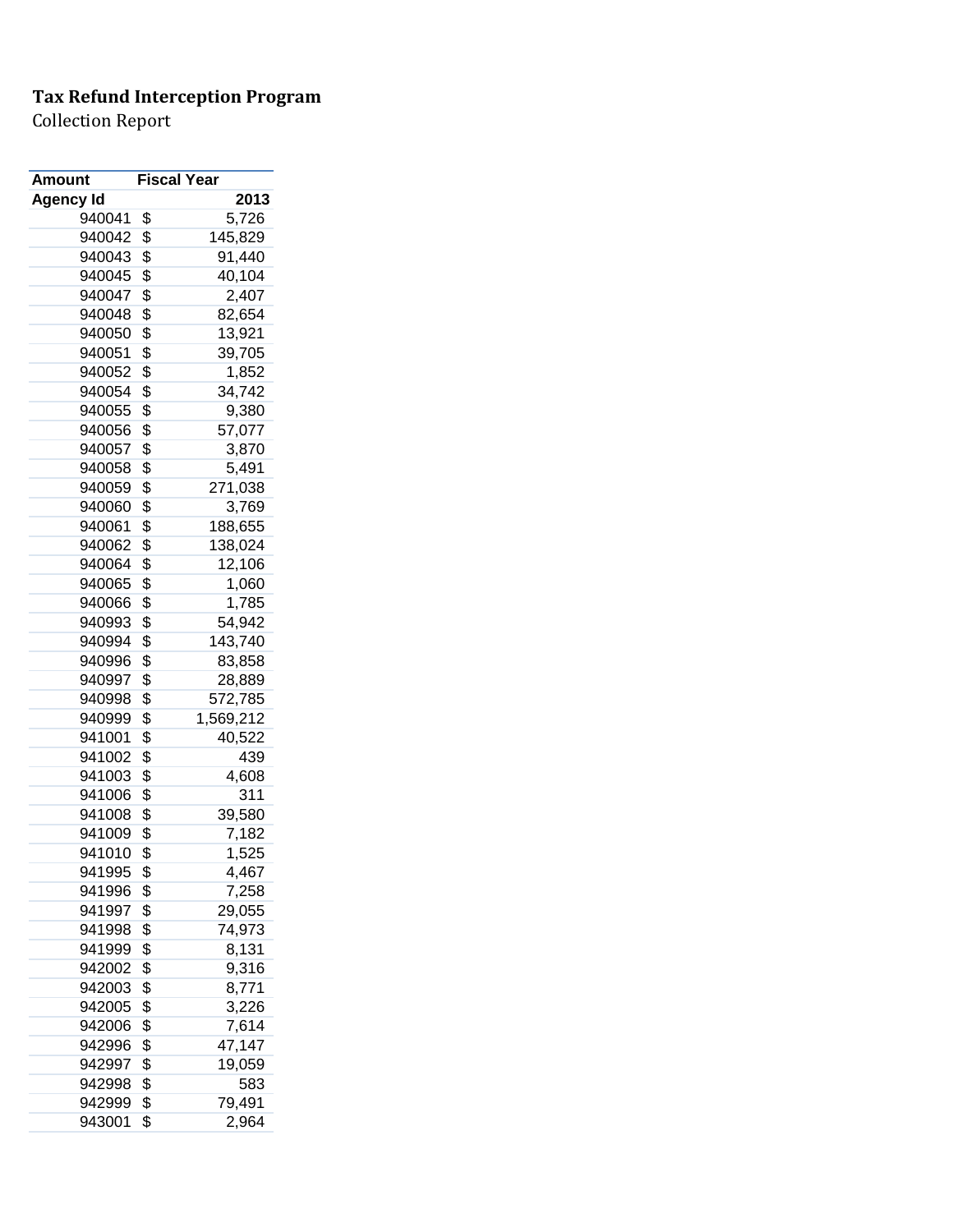| <b>Amount</b>    | <b>Fiscal Year</b> |         |
|------------------|--------------------|---------|
| <b>Agency Id</b> |                    | 2013    |
| 943002           | \$                 | 2,553   |
| 943003           | \$                 | 1,552   |
| 943004           | \$                 | 10,742  |
| 943994           | \$                 | 129,510 |
| 943995           | \$                 | 11,446  |
| 943997           | \$                 | 46      |
| 943998           | \$                 | 20,207  |
| 943999           | \$                 | 44,952  |
| 944001           | \$                 | 28,057  |
| 944002           | \$                 | 5,773   |
| 944003           | \$                 | 6,613   |
| 944005           | \$                 | 871     |
| 944007           | \$                 | 12,040  |
| 944008           | \$                 | 98,386  |
| 944009           | \$                 | 12,289  |
| 944010           | \$                 | 3,170   |
| 944013           | \$                 | 3,840   |
| 944014           | \$                 | 772     |
| 944015           | \$                 | 56,648  |
| 944017           | \$                 | 1,380   |
| 944018           | \$                 | 333     |
| 944019           | \$                 | 6,306   |
| 944021           | \$                 | 1,492   |
| 944022           | \$                 | 49,041  |
| 944992           | \$                 | 569     |
| 944994           | \$                 | 28,321  |
| 944995           | \$                 | 1,773   |
| 944996           | \$                 | 5,477   |
| 944997           | \$                 | 8,099   |
| 944998           | \$                 | 560,740 |
| 944999           | \$                 | 90,469  |
| 945003           | \$                 | 222     |
| 945005           | \$                 | 4,230   |
| 945007           | \$                 | 14,347  |
| 945009           | \$                 | 977     |
| 945010           | \$                 | 13,786  |
| 945997           | \$                 | 42      |
| 945998           | \$                 | 21,039  |
| 945999           | \$                 | 224,702 |
| 946002           | \$                 | 3,528   |
| 946996           | \$                 | 2,289   |
| 946998           | \$                 | 3,320   |
| 946999           | \$                 | 2,759   |
| 947001           | \$                 | 5,568   |
| 947002           | \$                 | 1,434   |
| 947003           | \$                 | 2,152   |
| 947004           | \$                 | 2,210   |
| 947005           | \$                 | 1,762   |
|                  |                    |         |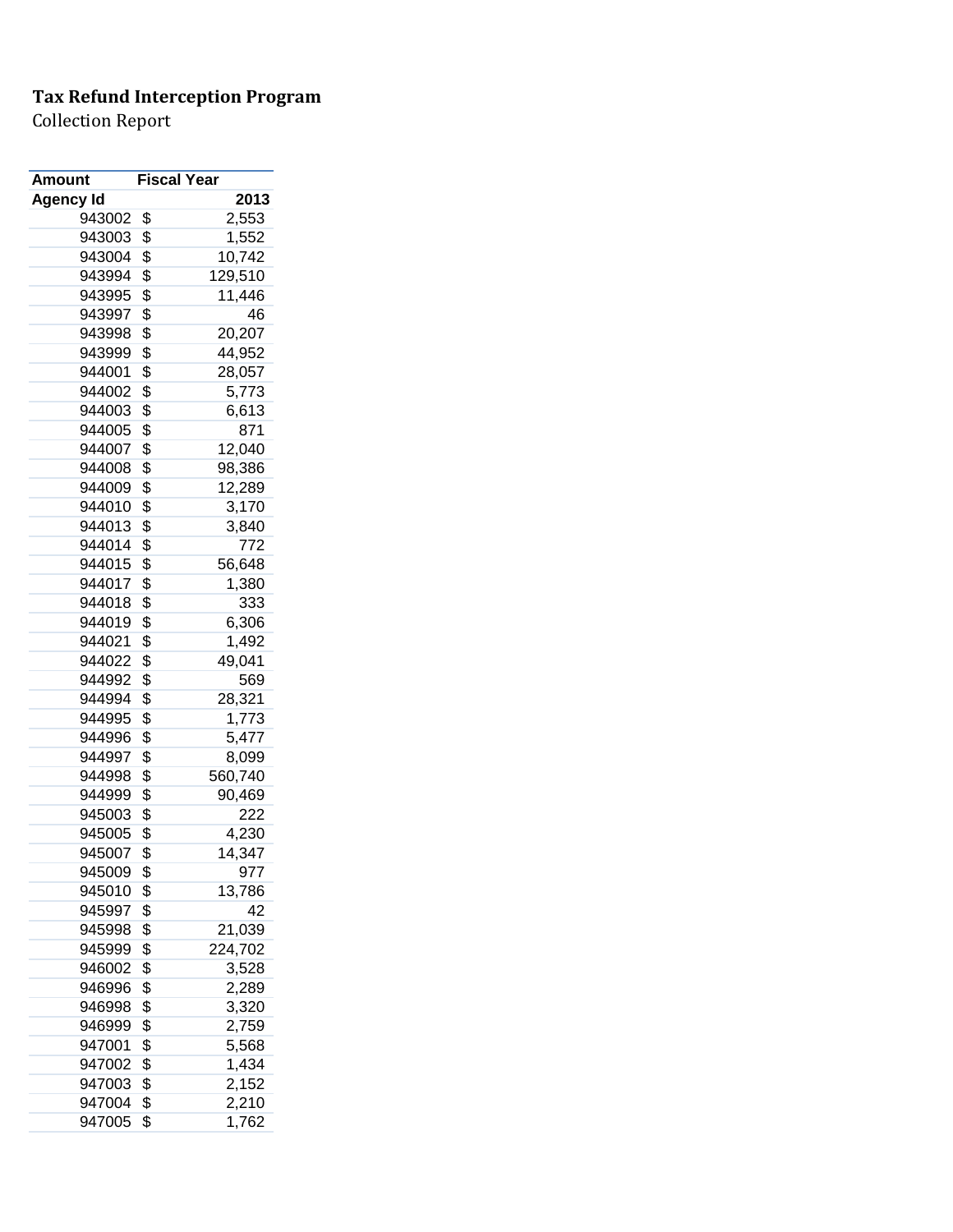| Amount           | <b>Fiscal Year</b> |         |
|------------------|--------------------|---------|
| <b>Agency Id</b> |                    | 2013    |
| 947006           | \$                 | 17,503  |
| 947007           | \$                 | 3,531   |
| 947009           | \$                 | 1,355   |
| 947015           | \$                 | 314     |
| 947016           | \$                 | 4,133   |
| 947996           | \$                 | 6,653   |
| 947997           | \$                 | 14,551  |
| 947998           | \$                 | 951     |
| 947999           | \$                 | 30,377  |
| 948001           | \$                 | 4,772   |
| 948002           | \$                 | 816     |
| 948004           | \$                 | 2,338   |
| 948006           | \$                 | 5,770   |
| 948007           | \$                 | 4,281   |
| 948008           | \$                 | 1,632   |
| 948997           | \$                 | 32,541  |
| 948998           | \$                 | 342     |
| 948999           | \$                 | 20,534  |
| 949001           | \$                 | 13,909  |
| 949991           | \$                 | 202     |
| 949992           | \$                 | 5,795   |
| 949994           | \$                 | 133,094 |
| 949995           | \$                 | 1,294   |
| 949996           | \$                 | 42,359  |
| 949997           | \$                 | 19,636  |
| 949998           | \$                 | 3,377   |
| 949999           | \$                 | 204,347 |
| 950002           | \$                 | 314     |
| 950003           | \$                 | 744     |
| 950995           | \$                 | 3,525   |
| 950997           | \$                 | 13,977  |
| 950998           | \$                 | 1,505   |
| 950999           | \$                 | 11,432  |
| 951003           | \$                 | 3,525   |
| 951004           | \$                 | 241     |
| 951005           | \$                 | 45,443  |
| 951006           | \$                 | 1,628   |
| 951008           | \$                 | 2,920   |
| 951009           | \$                 | 1,557   |
| 951011           | \$                 | 16,782  |
| 951012           | \$                 | 7,349   |
| 951013           | \$                 | 182     |
| 951014           | \$                 | 465     |
| 951015           | \$                 | 20,338  |
| 951018           | \$                 | 59,924  |
| 951019           | \$                 | 17,803  |
| 951020           | \$                 | 2,938   |
|                  |                    |         |
| 951021           | \$                 | 1,952   |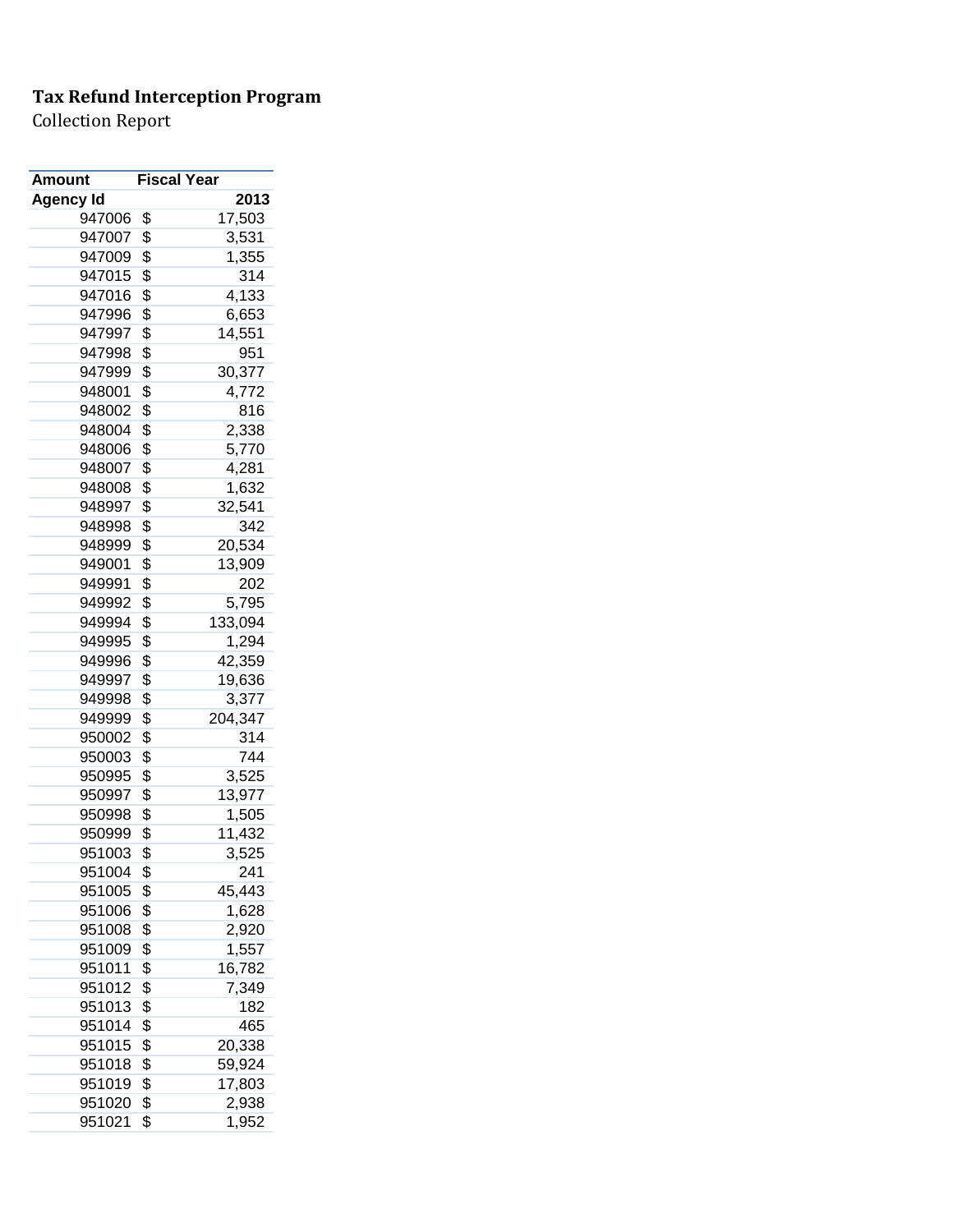| Amount           | <b>Fiscal Year</b> |         |
|------------------|--------------------|---------|
| <b>Agency Id</b> |                    | 2013    |
| 951023           | \$                 | 89,365  |
| 951024           | \$                 | 635     |
| 951025           | \$                 | 543     |
| 951991           | \$                 | 73,440  |
| 951992           | \$                 | 164,280 |
| 951993           | \$                 | 7,932   |
| 951994           | \$                 | 14,663  |
| 951995           | \$                 | 32,651  |
| 951996           | \$                 | 828,342 |
| 952001           | \$                 | 189     |
| 952002           | \$                 | 47      |
| 952003           | \$                 | 1,769   |
| 952004           | \$                 | 800     |
| 952005           | \$                 | 2,096   |
| 952006           | \$                 | 5,144   |
| 952998           | \$                 | 11,286  |
| 952999           | \$                 | 91,571  |
| 953001           | \$                 | 17,751  |
| 953002           | \$                 | 1,251   |
| 953003           | \$                 | 5,273   |
| 953004           | \$                 | 2,437   |
| 953005           | \$                 | 967     |
| 953006           | \$                 | 25,542  |
| 953007           | \$                 | 15,790  |
| 953008           | \$                 | 1,308   |
| 953009           | \$                 | 2,568   |
| 953010           | \$                 | 11,102  |
| 953012           | \$                 | 2,854   |
| 953013           | \$                 | 4,987   |
| 953014           | \$                 | 3,267   |
| 953015           | \$                 | 4,996   |
| 953016           | \$                 | 161     |
| 953017           | \$                 | 4,634   |
| 953019           | \$                 | 64,937  |
| 953020           | \$                 | 119,145 |
| 953021           | \$                 | 10,465  |
| 953022           | \$                 | 101,254 |
| 953023           | \$                 | 8,108   |
| 953024           | \$                 | 7,356   |
| 953025           | \$                 | 40,643  |
| 953026           | \$                 | 11,013  |
| 953027           | \$                 | 5,638   |
| 953028           | \$                 | 4,654   |
| 953029           | \$                 | 843     |
| 953032           | \$                 | 1,804   |
| 953033           | \$                 | 3,691   |
| 953036           | \$                 | 17,050  |
| 953037           | \$                 | 257     |
|                  |                    |         |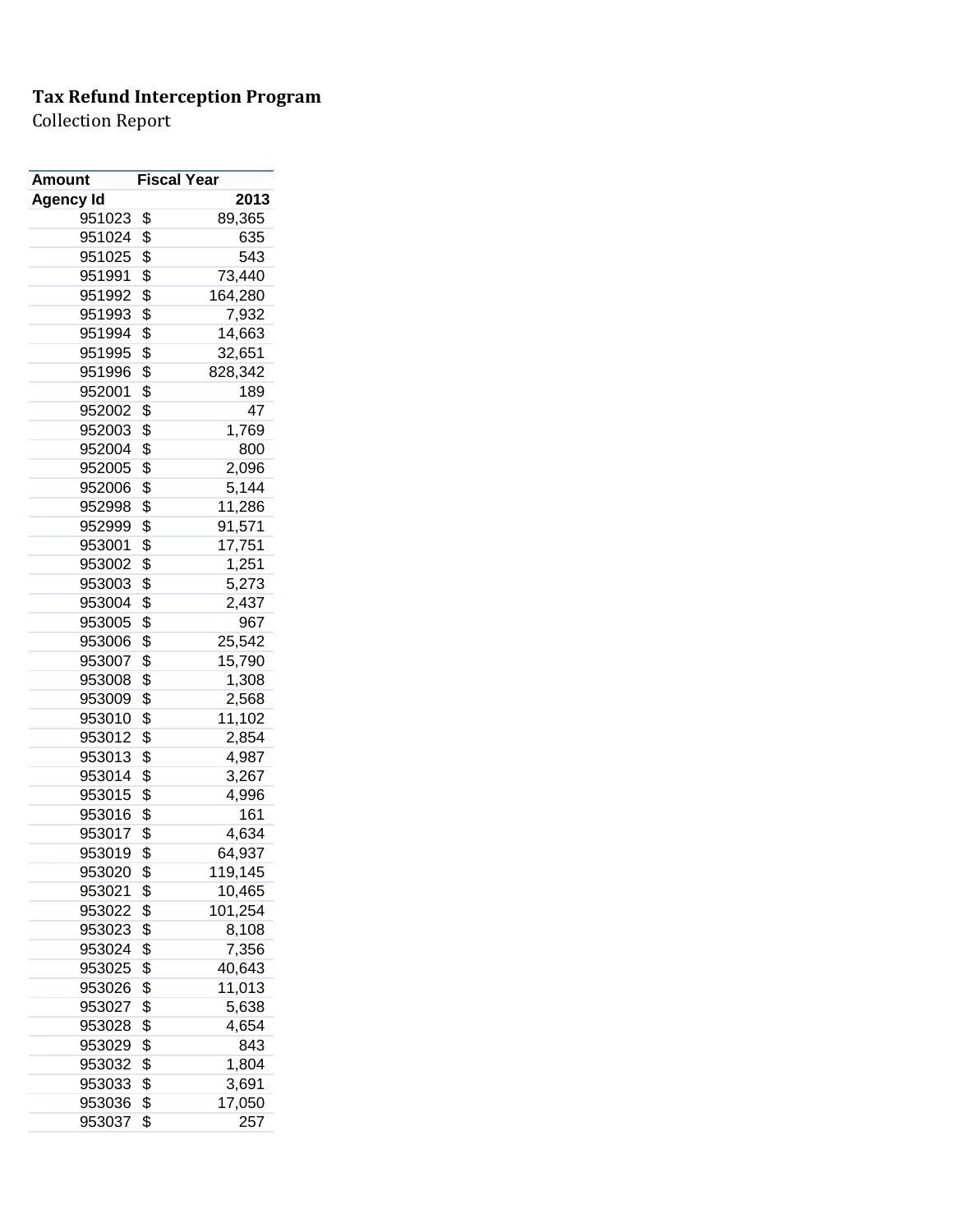| 2013<br><b>Agency Id</b><br>953997<br>\$<br>60,593<br>\$<br>63,297<br>953998<br>\$<br>953999<br>795,320<br>\$<br>954001<br>619<br>\$<br>145,114<br>954002<br>\$<br>954003<br>2,877<br>\$<br>954994<br>69,998<br>\$<br>954995<br>18,834<br>\$<br>954997<br>10,055<br>\$<br>954998<br>60,624<br>\$<br>954999<br>8,833<br>\$<br>955002<br>1,033<br>\$<br>955003<br>4,344<br>\$<br>955005<br>13,411<br>\$<br>955007<br>393<br>\$<br>955008<br>6,580<br>\$<br>955009<br>4,018<br>\$<br>955010<br>2,256<br>\$<br>955011<br>2,293<br>\$<br>955012<br>9,726<br>\$<br>955013<br>1,478<br>\$<br>955014<br>2,494<br>\$<br>14,947<br>955017<br>\$<br>955018<br>24,101<br>\$<br>955019<br>772<br>\$<br>955997<br>35,212<br>\$<br>955999<br>48,997<br>\$<br>956001<br>13,370<br>\$<br>956003<br>43,062<br>\$<br>956004<br>10,139<br>\$<br>956006<br>84,408<br>\$<br>956007<br>57,669<br>\$<br>8,565<br>956009<br>956010<br>\$<br>1,673<br>\$<br>956011<br>375<br>\$<br>956012<br>1,097<br>\$<br>295<br>956013<br>\$<br>956014<br>2,055<br>\$<br>7,129<br>956015<br>\$<br>759<br>956017 | <b>Amount</b> | <b>Fiscal Year</b> |  |
|--------------------------------------------------------------------------------------------------------------------------------------------------------------------------------------------------------------------------------------------------------------------------------------------------------------------------------------------------------------------------------------------------------------------------------------------------------------------------------------------------------------------------------------------------------------------------------------------------------------------------------------------------------------------------------------------------------------------------------------------------------------------------------------------------------------------------------------------------------------------------------------------------------------------------------------------------------------------------------------------------------------------------------------------------------------------------|---------------|--------------------|--|
|                                                                                                                                                                                                                                                                                                                                                                                                                                                                                                                                                                                                                                                                                                                                                                                                                                                                                                                                                                                                                                                                          |               |                    |  |
|                                                                                                                                                                                                                                                                                                                                                                                                                                                                                                                                                                                                                                                                                                                                                                                                                                                                                                                                                                                                                                                                          |               |                    |  |
|                                                                                                                                                                                                                                                                                                                                                                                                                                                                                                                                                                                                                                                                                                                                                                                                                                                                                                                                                                                                                                                                          |               |                    |  |
|                                                                                                                                                                                                                                                                                                                                                                                                                                                                                                                                                                                                                                                                                                                                                                                                                                                                                                                                                                                                                                                                          |               |                    |  |
|                                                                                                                                                                                                                                                                                                                                                                                                                                                                                                                                                                                                                                                                                                                                                                                                                                                                                                                                                                                                                                                                          |               |                    |  |
|                                                                                                                                                                                                                                                                                                                                                                                                                                                                                                                                                                                                                                                                                                                                                                                                                                                                                                                                                                                                                                                                          |               |                    |  |
|                                                                                                                                                                                                                                                                                                                                                                                                                                                                                                                                                                                                                                                                                                                                                                                                                                                                                                                                                                                                                                                                          |               |                    |  |
|                                                                                                                                                                                                                                                                                                                                                                                                                                                                                                                                                                                                                                                                                                                                                                                                                                                                                                                                                                                                                                                                          |               |                    |  |
|                                                                                                                                                                                                                                                                                                                                                                                                                                                                                                                                                                                                                                                                                                                                                                                                                                                                                                                                                                                                                                                                          |               |                    |  |
|                                                                                                                                                                                                                                                                                                                                                                                                                                                                                                                                                                                                                                                                                                                                                                                                                                                                                                                                                                                                                                                                          |               |                    |  |
|                                                                                                                                                                                                                                                                                                                                                                                                                                                                                                                                                                                                                                                                                                                                                                                                                                                                                                                                                                                                                                                                          |               |                    |  |
|                                                                                                                                                                                                                                                                                                                                                                                                                                                                                                                                                                                                                                                                                                                                                                                                                                                                                                                                                                                                                                                                          |               |                    |  |
|                                                                                                                                                                                                                                                                                                                                                                                                                                                                                                                                                                                                                                                                                                                                                                                                                                                                                                                                                                                                                                                                          |               |                    |  |
|                                                                                                                                                                                                                                                                                                                                                                                                                                                                                                                                                                                                                                                                                                                                                                                                                                                                                                                                                                                                                                                                          |               |                    |  |
|                                                                                                                                                                                                                                                                                                                                                                                                                                                                                                                                                                                                                                                                                                                                                                                                                                                                                                                                                                                                                                                                          |               |                    |  |
|                                                                                                                                                                                                                                                                                                                                                                                                                                                                                                                                                                                                                                                                                                                                                                                                                                                                                                                                                                                                                                                                          |               |                    |  |
|                                                                                                                                                                                                                                                                                                                                                                                                                                                                                                                                                                                                                                                                                                                                                                                                                                                                                                                                                                                                                                                                          |               |                    |  |
|                                                                                                                                                                                                                                                                                                                                                                                                                                                                                                                                                                                                                                                                                                                                                                                                                                                                                                                                                                                                                                                                          |               |                    |  |
|                                                                                                                                                                                                                                                                                                                                                                                                                                                                                                                                                                                                                                                                                                                                                                                                                                                                                                                                                                                                                                                                          |               |                    |  |
|                                                                                                                                                                                                                                                                                                                                                                                                                                                                                                                                                                                                                                                                                                                                                                                                                                                                                                                                                                                                                                                                          |               |                    |  |
|                                                                                                                                                                                                                                                                                                                                                                                                                                                                                                                                                                                                                                                                                                                                                                                                                                                                                                                                                                                                                                                                          |               |                    |  |
|                                                                                                                                                                                                                                                                                                                                                                                                                                                                                                                                                                                                                                                                                                                                                                                                                                                                                                                                                                                                                                                                          |               |                    |  |
|                                                                                                                                                                                                                                                                                                                                                                                                                                                                                                                                                                                                                                                                                                                                                                                                                                                                                                                                                                                                                                                                          |               |                    |  |
|                                                                                                                                                                                                                                                                                                                                                                                                                                                                                                                                                                                                                                                                                                                                                                                                                                                                                                                                                                                                                                                                          |               |                    |  |
|                                                                                                                                                                                                                                                                                                                                                                                                                                                                                                                                                                                                                                                                                                                                                                                                                                                                                                                                                                                                                                                                          |               |                    |  |
|                                                                                                                                                                                                                                                                                                                                                                                                                                                                                                                                                                                                                                                                                                                                                                                                                                                                                                                                                                                                                                                                          |               |                    |  |
|                                                                                                                                                                                                                                                                                                                                                                                                                                                                                                                                                                                                                                                                                                                                                                                                                                                                                                                                                                                                                                                                          |               |                    |  |
|                                                                                                                                                                                                                                                                                                                                                                                                                                                                                                                                                                                                                                                                                                                                                                                                                                                                                                                                                                                                                                                                          |               |                    |  |
|                                                                                                                                                                                                                                                                                                                                                                                                                                                                                                                                                                                                                                                                                                                                                                                                                                                                                                                                                                                                                                                                          |               |                    |  |
|                                                                                                                                                                                                                                                                                                                                                                                                                                                                                                                                                                                                                                                                                                                                                                                                                                                                                                                                                                                                                                                                          |               |                    |  |
|                                                                                                                                                                                                                                                                                                                                                                                                                                                                                                                                                                                                                                                                                                                                                                                                                                                                                                                                                                                                                                                                          |               |                    |  |
|                                                                                                                                                                                                                                                                                                                                                                                                                                                                                                                                                                                                                                                                                                                                                                                                                                                                                                                                                                                                                                                                          |               |                    |  |
|                                                                                                                                                                                                                                                                                                                                                                                                                                                                                                                                                                                                                                                                                                                                                                                                                                                                                                                                                                                                                                                                          |               |                    |  |
|                                                                                                                                                                                                                                                                                                                                                                                                                                                                                                                                                                                                                                                                                                                                                                                                                                                                                                                                                                                                                                                                          |               |                    |  |
|                                                                                                                                                                                                                                                                                                                                                                                                                                                                                                                                                                                                                                                                                                                                                                                                                                                                                                                                                                                                                                                                          |               |                    |  |
|                                                                                                                                                                                                                                                                                                                                                                                                                                                                                                                                                                                                                                                                                                                                                                                                                                                                                                                                                                                                                                                                          |               |                    |  |
|                                                                                                                                                                                                                                                                                                                                                                                                                                                                                                                                                                                                                                                                                                                                                                                                                                                                                                                                                                                                                                                                          |               |                    |  |
|                                                                                                                                                                                                                                                                                                                                                                                                                                                                                                                                                                                                                                                                                                                                                                                                                                                                                                                                                                                                                                                                          |               |                    |  |
|                                                                                                                                                                                                                                                                                                                                                                                                                                                                                                                                                                                                                                                                                                                                                                                                                                                                                                                                                                                                                                                                          |               |                    |  |
|                                                                                                                                                                                                                                                                                                                                                                                                                                                                                                                                                                                                                                                                                                                                                                                                                                                                                                                                                                                                                                                                          |               |                    |  |
|                                                                                                                                                                                                                                                                                                                                                                                                                                                                                                                                                                                                                                                                                                                                                                                                                                                                                                                                                                                                                                                                          |               |                    |  |
| \$<br>956991<br>2,016                                                                                                                                                                                                                                                                                                                                                                                                                                                                                                                                                                                                                                                                                                                                                                                                                                                                                                                                                                                                                                                    |               |                    |  |
| \$<br>956992<br>22,926                                                                                                                                                                                                                                                                                                                                                                                                                                                                                                                                                                                                                                                                                                                                                                                                                                                                                                                                                                                                                                                   |               |                    |  |
| \$<br>43,414<br>956993                                                                                                                                                                                                                                                                                                                                                                                                                                                                                                                                                                                                                                                                                                                                                                                                                                                                                                                                                                                                                                                   |               |                    |  |
| \$<br>956995<br>29,498                                                                                                                                                                                                                                                                                                                                                                                                                                                                                                                                                                                                                                                                                                                                                                                                                                                                                                                                                                                                                                                   |               |                    |  |
| \$<br>46,593<br>956996                                                                                                                                                                                                                                                                                                                                                                                                                                                                                                                                                                                                                                                                                                                                                                                                                                                                                                                                                                                                                                                   |               |                    |  |
| \$<br>956997<br>19,310                                                                                                                                                                                                                                                                                                                                                                                                                                                                                                                                                                                                                                                                                                                                                                                                                                                                                                                                                                                                                                                   |               |                    |  |
| \$<br>538,941<br>956998                                                                                                                                                                                                                                                                                                                                                                                                                                                                                                                                                                                                                                                                                                                                                                                                                                                                                                                                                                                                                                                  |               |                    |  |
| \$<br>18,190<br>956999                                                                                                                                                                                                                                                                                                                                                                                                                                                                                                                                                                                                                                                                                                                                                                                                                                                                                                                                                                                                                                                   |               |                    |  |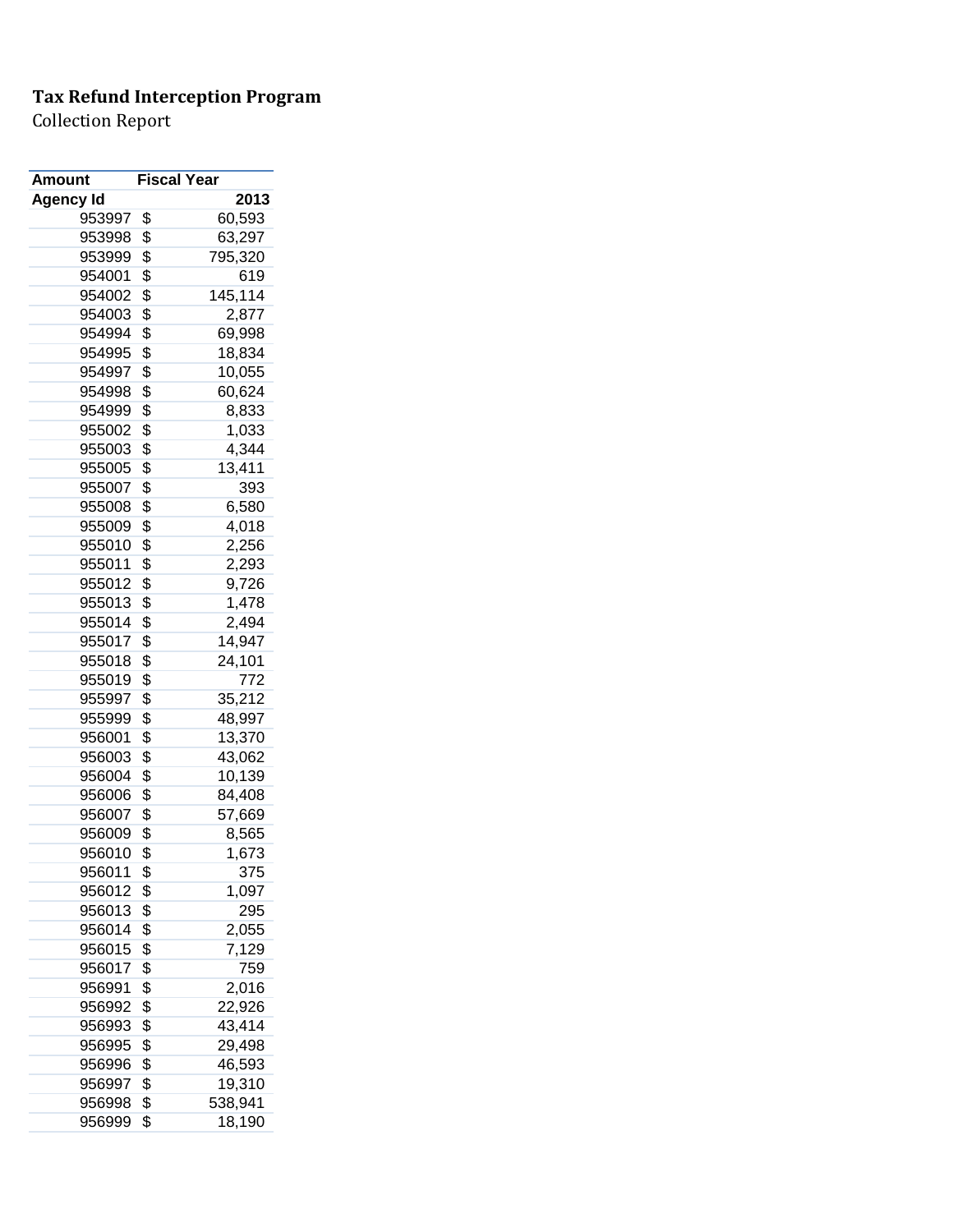| Amount           | <b>Fiscal Year</b> |         |
|------------------|--------------------|---------|
| <b>Agency Id</b> |                    | 2013    |
| 957996           | \$                 | 20,864  |
| 957997           | \$                 | 9,689   |
| 957998           | \$                 | 3,225   |
| 957999           | \$                 | 49,978  |
| 958001           | \$                 | 36,540  |
| 958002           | \$                 | 2,472   |
| 958004           | \$                 | 1,187   |
| 958005           | \$                 | 11,116  |
| 958006           | \$                 | 18,302  |
| 958007           | \$                 | 12,858  |
| 958008           | \$                 | 52      |
| 958010           | \$                 | 2,549   |
| 958011           | \$                 | 4,247   |
| 958012           | \$                 | 15,274  |
| 958991           | \$                 | 14,441  |
| 958992           | \$                 | 10,519  |
| 958993           | \$                 | 7,426   |
| 958994           | \$                 | 7,824   |
| 958997           | \$                 | 1,800   |
| 958999           | \$                 | 137,210 |
| 959001           | \$                 | 4,207   |
| 959003           | \$                 | 12,362  |
| 959004           | \$                 | 1,405   |
| 959005           | \$                 | 794     |
| 959007           | \$                 | 73,336  |
| 959009           | \$                 | 34,845  |
| 959010           | \$                 | 245     |
| 959012           | \$                 | 11,742  |
| 959993           | \$                 | 517     |
| 959994           | \$                 | 5,087   |
| 959995           | \$                 | 5,335   |
| 959997           | \$                 | 2,119   |
| 959998           | \$                 | 255,740 |
| 959999           | \$                 | 32,483  |
| 960001           | \$                 | 1,594   |
| 960002           | \$                 | 2,933   |
| 960997           | \$                 | 1,242   |
|                  |                    |         |
| 960998           | \$                 | 8,743   |
| 960999           | \$                 | 15,755  |
| 961001           | \$                 | 94      |
| 961003           | \$                 | 10,379  |
| 961004           | \$                 | 359     |
| 961995           | \$                 | 159     |
| 961996           | \$                 | 10,357  |
| 961998           | \$                 | 3,512   |
| 961999           | \$                 | 39,063  |
| 962007           | \$                 | 19,686  |
| 962008           | \$                 | 688     |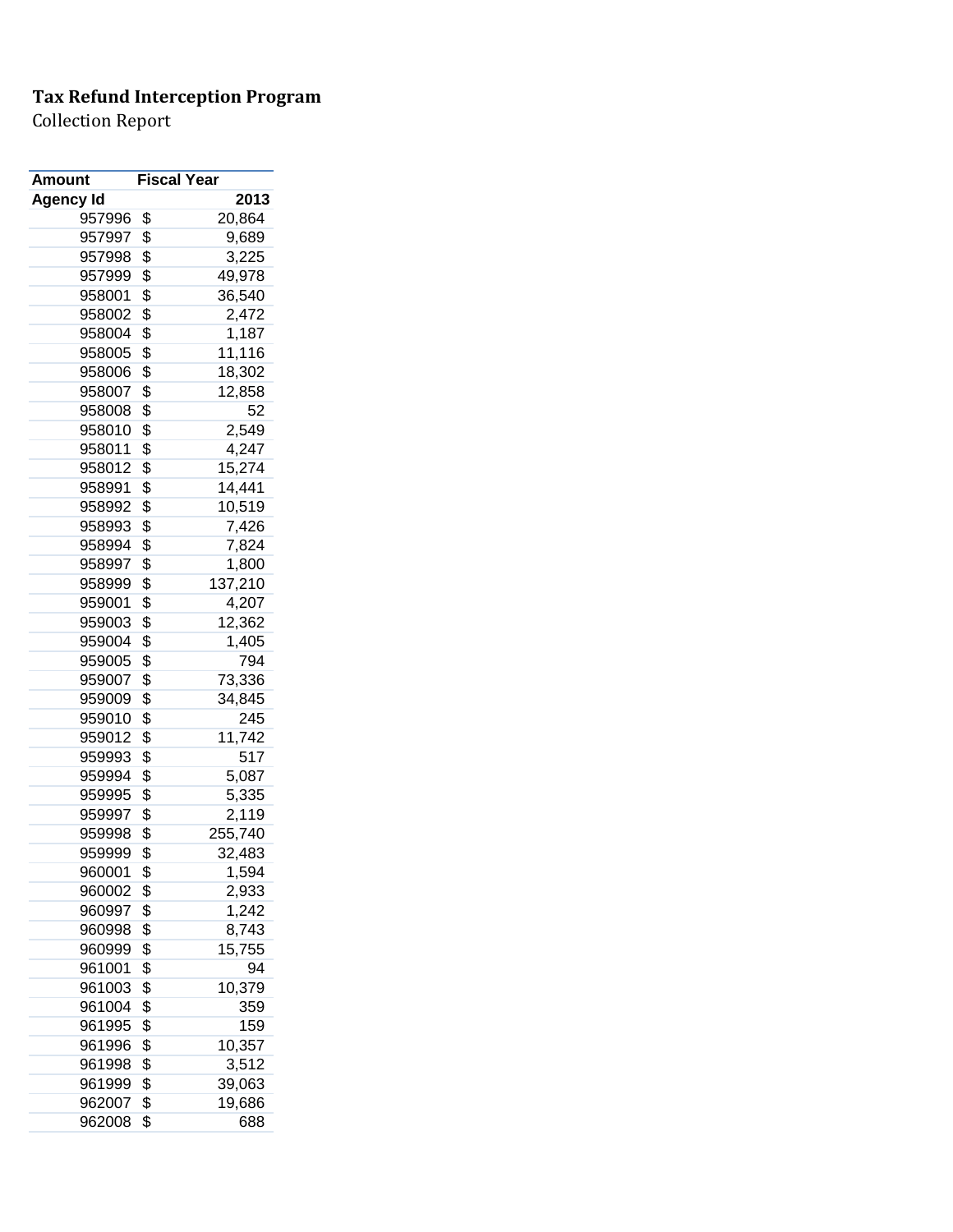| Amount           | <b>Fiscal Year</b> |         |
|------------------|--------------------|---------|
| <b>Agency Id</b> |                    | 2013    |
| 962009           | \$                 | 632     |
| 962010           | \$                 | 4,153   |
| 962997           | \$                 | 2,612   |
| 962998           | \$                 | 5,219   |
| 962999           | \$                 | 8,693   |
| 963001           | \$                 | 981     |
| 963002           | \$                 | 1,458   |
| 963005           | \$                 | 4,835   |
| 963998           | \$                 | 4,991   |
| 963999           | \$                 | 6,662   |
| 964002           | \$                 | 174     |
| 964004           | \$                 | 44,570  |
| 964005           | \$                 | 13,203  |
| 964008           | \$                 | 5,536   |
| 964009           | \$                 | 124     |
| 964010           | \$                 | 12,090  |
| 964012           | \$                 | 16,849  |
| 964013           | \$                 | 704     |
| 964014           | \$                 | 458     |
| 964015           | \$                 | 1,656   |
| 964016           | \$                 | 7,873   |
| 964017           | \$                 | 753     |
| 964018           | \$                 | 2,558   |
| 964019           | \$                 | 511     |
| 964021           | \$                 | 628     |
| 964022           | \$                 | 331     |
| 964023           | \$                 | 1,315   |
| 964024           | \$                 | 798     |
| 964025           | \$                 | 5,285   |
| 964026           | \$                 | 1,303   |
| 964027           | \$                 | 12,482  |
| 964028           | \$                 | 641     |
| 964993           | \$                 | 13,156  |
| 964994           | \$                 | 17,443  |
| 964996           | \$                 | 6,915   |
| 964997           | \$                 | 6,464   |
| 964998           | \$                 | 69,995  |
| 964999           | \$                 | 368,182 |
| 965001           | \$                 | 29,325  |
| 965994           | \$                 | 28,973  |
| 965996           | \$                 | 4,176   |
| 965997           | \$                 | 4,847   |
| 965998           | \$                 | 138,849 |
| 965999           | \$                 | 3,483   |
| 966002           | \$                 | 36,769  |
| 966003           | \$                 | 244,247 |
| 966004           | \$                 | 1,093   |
| 966005           | \$                 | 1,058   |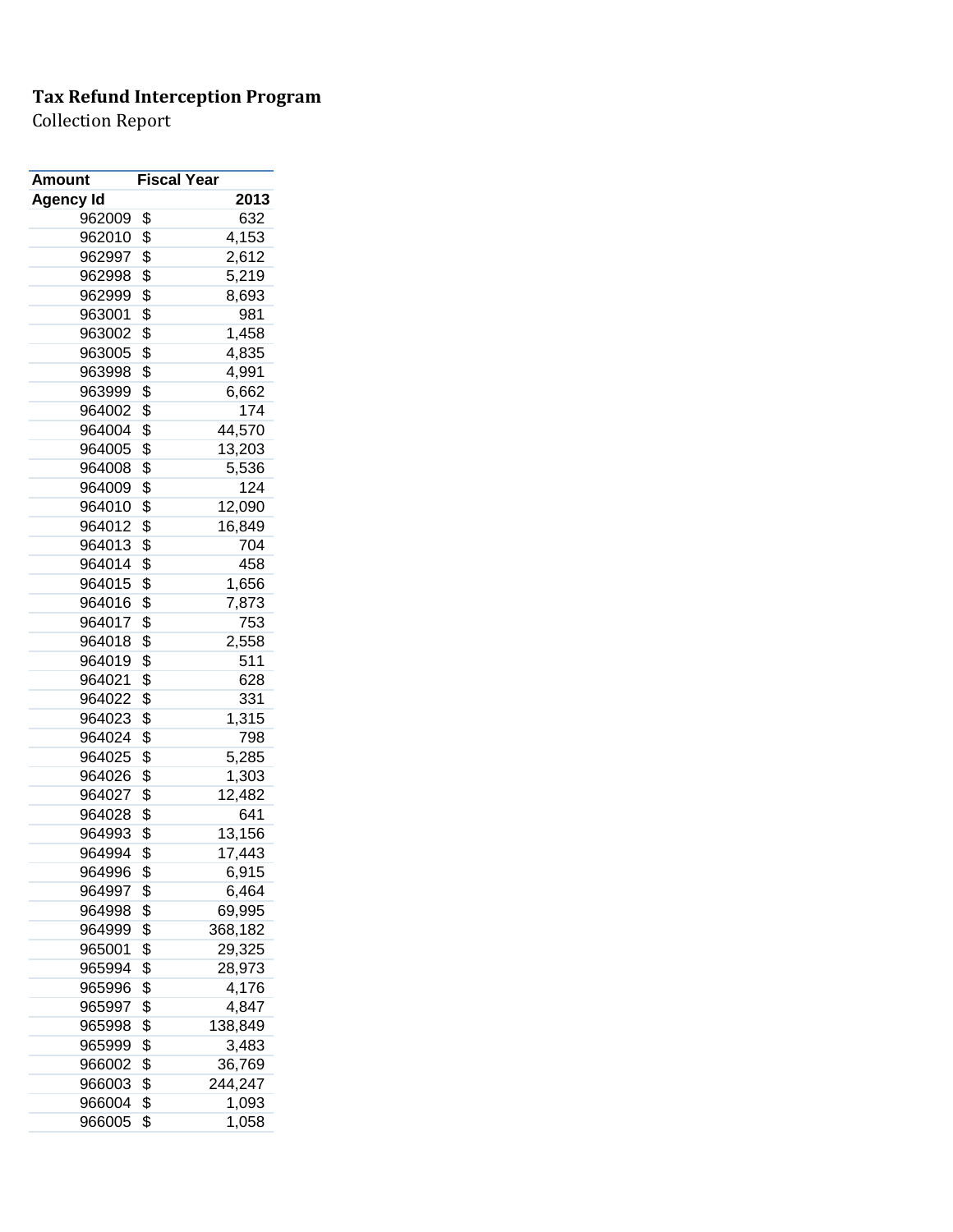| Amount           | <b>Fiscal Year</b> |           |
|------------------|--------------------|-----------|
| <b>Agency Id</b> |                    | 2013      |
| 966008           | \$                 | 936       |
| 966009           | \$                 | 4,185     |
| 966010           | \$                 | 957       |
| 966013           | \$                 | 75        |
| 966014           | \$                 | 371       |
| 966016           | \$                 | 4,124     |
| 966996           | \$                 | 2,982     |
| 966997           | \$                 | 18,039    |
| 966998           | \$                 | 5,730     |
| 966999           | \$                 | 415,693   |
| 967001           | \$                 | 16,239    |
| 967004           | \$                 | 34,461    |
| 967005           | \$                 | 2,192     |
| 967006           | \$                 | 47,576    |
| 967007           | \$                 | 2,099     |
| 967008           | \$                 | 179       |
| 967010           | \$                 | 49,179    |
| 967011           | \$                 | 45,089    |
| 967013           | \$                 | 778       |
| 967015           | \$                 | 4,063     |
| 967019           | \$                 | 1,482     |
| 967020           | \$                 | 26,221    |
| 967022           | \$                 | 42,178    |
| 967024           | \$                 | 44,534    |
| 967025           | \$                 | 5,280     |
| 967027           | \$                 | 10,724    |
| 967029           | \$                 | 68,312    |
| 967030           | \$                 | 23,331    |
| 967031           | \$                 | 5,503     |
| 967033           | \$                 | 3,997     |
| 967034           | \$                 | 337       |
| 967036           | \$                 | 225       |
| 967039           | \$                 | 14,356    |
| 967040           | \$                 | 13,213    |
| 967043           | \$                 | 3,259     |
| 967044           | \$                 | 9,646     |
| 967045           | \$                 | 16,084    |
| 967046           | \$                 | 45        |
| 967998           | \$                 | 2,975     |
| 967999           | \$                 | 1,349,178 |
| 968002           | \$                 | 80        |
| 968003           | \$                 | 9,234     |
| 968004           | \$                 | 19,029    |
| 968005           | \$                 | 21,888    |
| 968006           | \$                 | 2,627     |
| 968007           | \$                 | 3,083     |
| 968008           | \$                 | 828       |
| 968995           | \$                 | 428       |